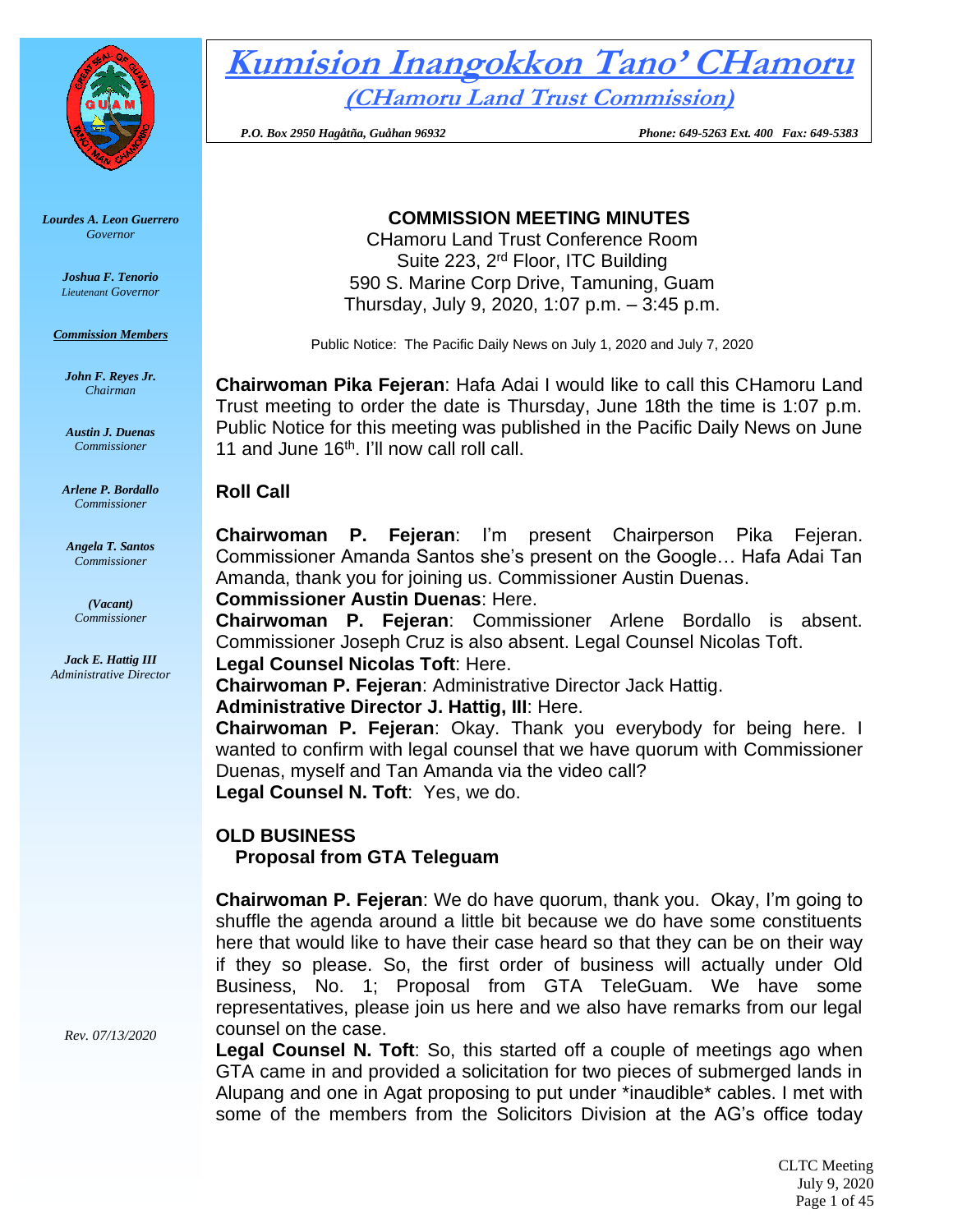because I've had some concerns about the procedure through which this should be done. We kind of had like a square peg round hole situation with the CHamoru Land Trust Commercial Rules and Regs as to whether submerged lands would be considered as commercial lands under the definition of land in the CLTC Commercial Rules and the reason for that is because CLTC has control over submerged lands, considering them as part of overall inventory would have kind of like a bizarre effect on that whole limitation on CLTC's ability to lease out commercial lands. We only have that nine percent (9%) cap of available lands and including a fairly massive amount of submerged lands would obviously throw that into a lot disarray and at the same time if you don't have submerged lands available for residential leases it's not going to be a thing \*inaudible\* so in talking with these solicitors today and it was determined that this should not proceed under the traditional CLTC Commercial Rules and Regs but rather under a standardized GovGuam procurement process under the heading of a unsolicited proposal. So, in that instance it would be under the GAR, I think it's 2 GAR Chapter 3, if you look at the type of proposal whether it should be sole sourced or \*inaudible\* based on the type of proposal presented in the possible \*inaudible\* and in doing so you're supposed to err on the side opening competition up. It would be my recommendation to the Board that this be put out for a bid using the proposal from GTA as the basis for the specs on the RFP but I do not think at this time we could do a commercial license under the CLTC Rules and Regs because it does not fit the… you can't fit this under the process and then have it work.

#### **Chairwoman P. Fejeran**: Okay.

**Legal Counsel N. Toft**: I think we'd just run into a bunch of barriers that you know we can try hammer out something right now but it can be easily overturned in the court later down the line and then we're back to square one again and I'd just rather start it off on solid footing and not be subject to a suit later and not waster everybody's time.

**Chairwoman P. Fejeran**: Okay. And you mentioned at the beginning you got this advice from the AG's office?

**Legal Counsel N. Toft**: The Solicitors Division.

**Chairwoman P. Fejeran**: Solicitors Division, okay. This kind of changes what we've done in the past for the Land Trust. I believe a few years ago that we issued a license for use of our submerged land.

**Legal Counsel N. Toft**: Right. For that one though, I think you're referring to the Underwater Observatory?

**Chairwoman P. Fejeran**: No, there was a…

**Legal Counsel N. Toft**: \*inaudible\* cables.

**Chairwoman P. Fejeran**: The cables.

**Legal Counsel N. Toft**: There's a difference whether it's a renewal of an existing lease or creation of a new one.

**Chairwoman P. Fejeran**: Okay so the last one where we were able to issue the license was based on a renewal of a lease?

**Legal Counsel N. Toft**: Right.

**Chairwoman P. Fejeran**: That's right. And this a completely new lease?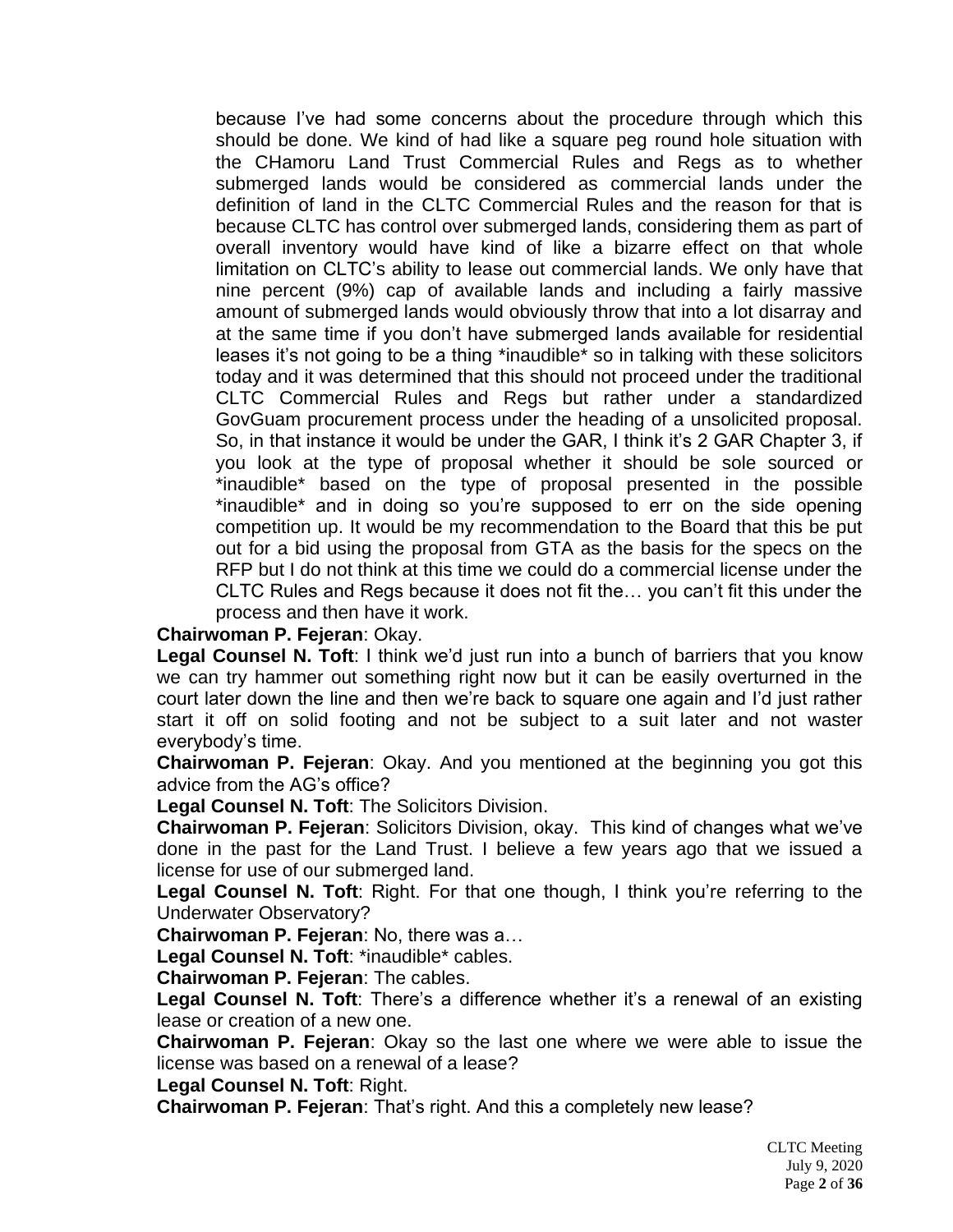**Legal Counsel N. Toft**: This is a new lease on lands that have not previously been determined to be commercial or otherwise and I'm not certain that we can even declare submerged lands to be commercial legally, they're under existing rules and regs because to do so would basically to include all submerged lands in the CLTC inventory which will then create a massive problem as far as that percentage lands calculation.

**Chairwoman P. Fejeran**: Right. Okay, understood and your advice to the Commission is to follow the unsolicited proposal procedures for these types of contracts?

**Legal Counsel N. Toft**: Under the general Guam Procurement Law.

**Chairwoman P. Fejeran**: Guam Procurement Law, okay. I know this is a very new information that's been presented to us as our Legal Counsel mentioned its new information from this morning from the Attorney General's Office. I know we were presented with a draft license agreement that I know you had both, right Nic, you had been working with them?

**Legal Counsel N. Toft**: We had both been working on it and I think we have come to some… we've done some good work on it and I think we've got the and with our previous board meetings had discussed certain specifications that the Board was interested in and GTA was interested in and I think we can use that as a base for the proposal but I do not think we can go with a unilateral sole source license at this time.

**Chairwoman P. Fejeran**: Right, understood. I appreciate you checking in with the Solicitors Division up at the AG's Office. I know that procurement laws a very specific and procurement laws are not something that this Commission wants to ever violate so there sounds like there's a procedure in place that we just now need….

**Legal Counsel N. Toft**: What we should do is we have employees at CLTC that can use these create a proposed RFP that I think we could then bring back before the Board for approval.

**Chairwoman P. Fejeran**: Okay. Commissioner Duenas do you have any questions? **Commissioner A. Duenas**: None.

**Chairwoman P. Fejeran**: None. Do we need any board action or do we just…?

**Legal Counsel N. Toft**: Not at this time. What I think we'll do is just have the staff prepare it and then bring it back before the board for approval.

**Chairwoman P. Fejeran**: Okay. Understood.

**Unknown**: Madam Chair.

**Chairwoman P. Fejeran**: If you could just state your name for the record.

**Attorney Sinforoso Tolentino**: I'm \*inaudible\* Tolentino. I'm the Counsel for GTA from the Camacho Calvo Law Group. This is much a surprise coming up with a new set of rules that handle submerged lands licenses which has been handled in the pass at least as \*inaudible\* as two years ago so this is not new stuff that is being proposed in this license agreement and not really a \*inaudible\* of doing things. The law hasn't changed since 2018 from my knowledge that would call upon a whole different set a rules taking it out on CLTC into the sole source procurement \*inaudible\* there's a whole system set up by the government by the Legislature and the current law that will prevent submerged licenses to exist \*inaudible\* and I think so long as the intent commercial lease and license provision of the law are met this shouldn't be frustrating private entities that are wishing to do business with the Government of Guam to do something like sole source procurement and call on other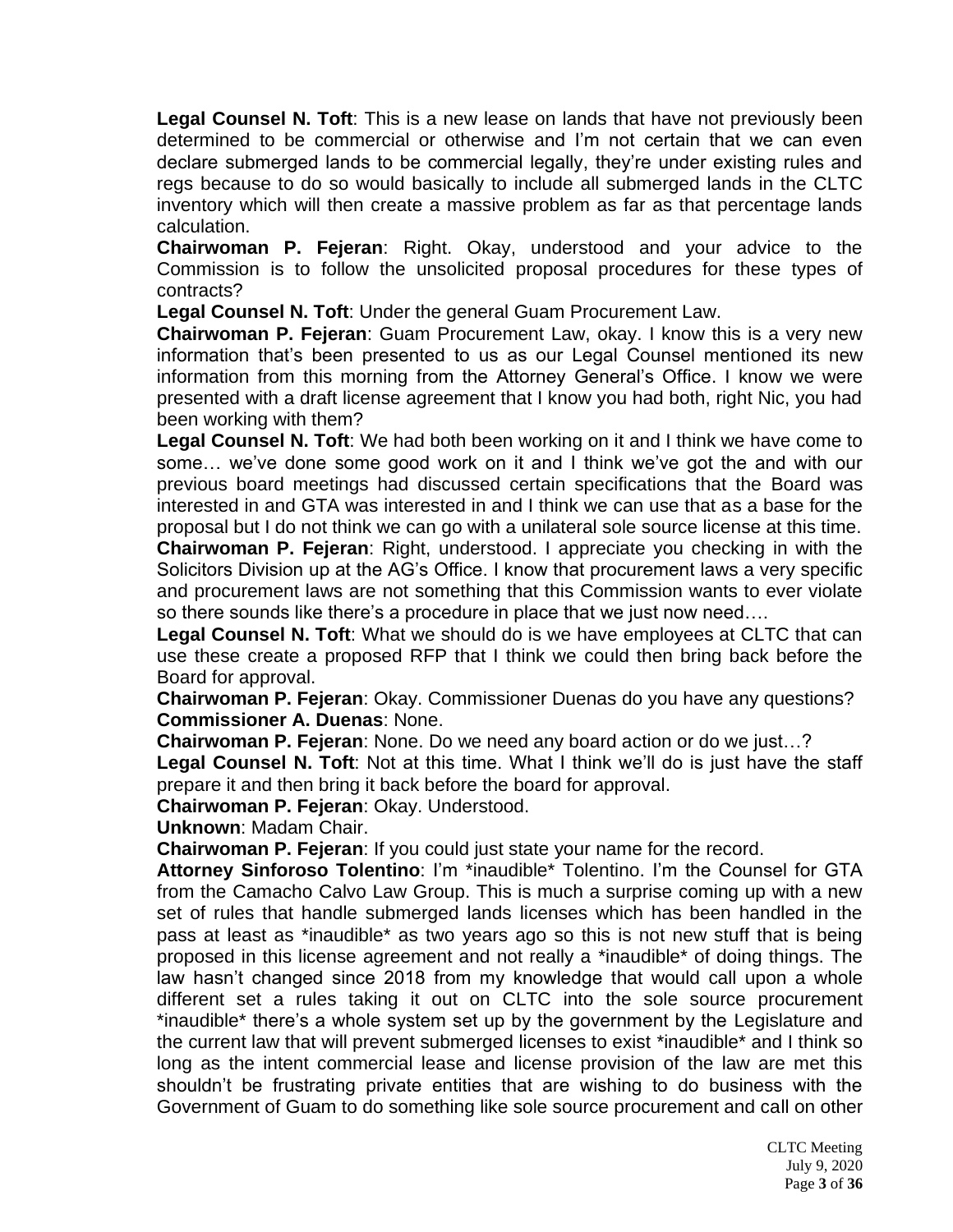businesses kind of forces the opponent to give up a lot of information that's competitive information and it wouldn't make…you know risk that substantial investment in order to conduct the things that they would like to do with submerged license.

**Legal Counsel N. Toft**: Madam Chair, if I could, even if we went under the CLTC Commercial Rules and Regs, unsolicited proposals have to go through competitive solicitation. The one that we're trying to fit it under is that kind of public…

#### **Chairwoman P. Fejeran**: Public Use?

**Legal Counsel N. Toft**: Right. But even that because it's not the continuation of a previous license it's an unsolicited \*inaudible\* that under CLTC Commercial Rules and Regs it has to go through competitive so either way I think we're looking at competitive because it doesn't quite fit under the CLTC's definition of commercial land that we just use the regular GovGuam process rather than the CLTC's. The distinction is pretty minimal anyway but it's the same process regardless it's just the channels to which it goes through.

**Chairwoman P. Fejeran**: Yes. I agree and I understand GTA and their counsel's wish that we could do it the way that we had been actually working towards… towards this issuing out of new license agreement but based on legal counsel's advice I believe we can still get there but we have to follow the proper channels as legal counsel mentioned going through this unsolicited proposal process and yes it will be a more \*inaudible\* route to get there and the CHamoru Land Trust as I'm sure the whole Government of Guam doesn't want to \*inaudible\* the whole private enterprise from bringing in new or stronger industries as what these cables would do for the island but we have to do it the proper way and will add some time but it will be stronger in the end, it won't be able to be challenged and I think in the process the Commission will be able to learn more about the real value of our submerged land, the value that we are giving to telecom companies to bring in these cables. There's so much unknown for our submerged lands and you know looking at the amount that we tentatively agreed on for your lease payments you know those are really just numbers taken best sketches of what the value of the land is and I think the best way to do it is to go this route so that the Commission has all of the knowledge and back ground you know that you mentioned that you would have to share with us in the process and I think it's only right that we go that route.

**Mr. Dan Tydingco**: By the way, the valuation of the property that you're \*inaudible\* is \*inaudible\* in the dark, they were made upon prior appraisals that Commission had previously \*inaudible\* and it's in conformance with what was suggested by Senator Terlaje in her letter to you guys a few weeks back. We were undertaking the efforts for updating and \*inaudible\* the valuation \*inaudible\*.

**Chairwoman P. Fejeran**: So, you did? You updated that…

**Mr. D. Tydingco**: \*Inaudible\* is presently underway.

**Chairwoman P. Fejeran**: Because at our last meeting, I mentioned the appraisals and you mentioned there weren't any and…

**Mr. D. Tydingco**: There were prior ones but there weren't ones for the existing one now but out of abundance of caution and as suggested by Senator Terlaje rather than taken the current values or the prevailing values from previous action by the Commission, we undertook \*inaudible\* for an appraisal to be conducted which is presently underway.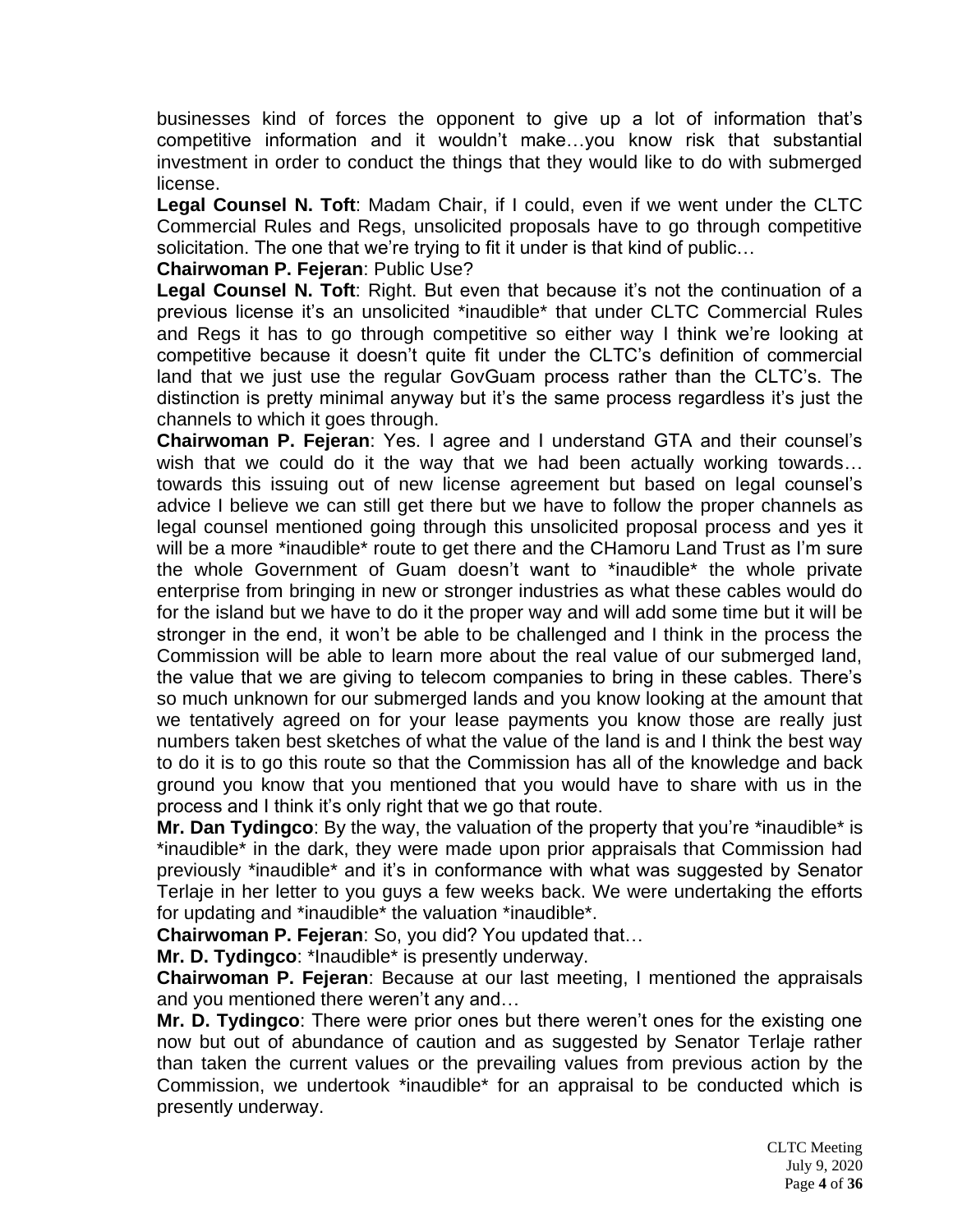**Chairwoman P. Fejeran**: Oh, I was not aware of that, I appreciate that.

**Mr. D. Tydingco**: Well at least from what I could \*inaudible\* from the letter that was \*inaudible\* to you folks from Senator Terlaje everything was fine in regards to going ahead and proceeding with the Commission with the lease \*inaudible\* and the license assuming that those particular thresholds are met so basically, we've actually \*inaudible\* for the appraised valuation

**Chairwoman P. Fejeran**: Well, I really appreciate you working with Legal Counsel Toft and taking Senator Terlaje's letter into consideration for your presentation today but as legal counsel mentioned, this is new information and I believe that it's in the best interest of the Commission and also for you to go through this procurement process so that we are not challenged in the future. Okay and I hope that the process can go fairly quickly.

**Mr. D. Tydingco**: I'm sorry.

**Chairwoman P. Fejeran**: I hope the process can go move ahead quickly as Legal Counsel Toft mentioned, we have staff on board that can prepare the RFP based on…

**Mr. D. Tydingco**: If I may Madam Chair, thank you very much for the consideration and as the Commission moves forward \*inaudible\* there's a number of cables here on island that are coming to end of life or being decommissioned and there's a necessity for the community to have that continuing activity otherwise \*inaudible\*.

**Chairwoman P. Fejeran**: No, I agree and like I said I think this could be step in the right direction for those other cables that might want to come in, you know, we'll put the RFP out would have gone through the process and understand what the process is so that you know once those other cables are end of life more needs to be brought in but I hope you don't take this as the Commission telling you, no we don't want you to bring in cables to Guam because that's not it at all. All we're saying is we have to go through the proper channels and that just means doing the right things, getting the right documentation in process so the end result which we are hoping for is generally the same a license agreement with GTA for the same properties that…

**Mr. D. Tydingco**: We understand, thank you very much.

**Chairwoman P. Fejeran**: Okay, great. So, the staff or the Director will be in touch with you and we'll try to work as quickly as possible.

**Mr. D. Tydingco**: Thanks.

#### **CONSTITUENT MATTERS Archie Durant Salas**

**Chairwoman P. Fejeran**: Okay. I believe one of our constituents is here I believe he's waiting outside, if we could call him in. I'm shuffling the agenda a bit. Hi Hafa Adai. Jhoana will you be presenting?

**Land Agent II Jhoana Casem**: Yeah.

**Chairwoman P. Fejeran**: Okay. Hafa Adai folks, if you could state your name for the record.

**Archie Salas**: My name is Archie Salas.

**Sabrina Salas**: Hi I'm Sabrina Salas.

**Chairwoman P. Fejeran**: Hi, from the south?

**Mr. A. Salas**: Yes, ma'am from Agat.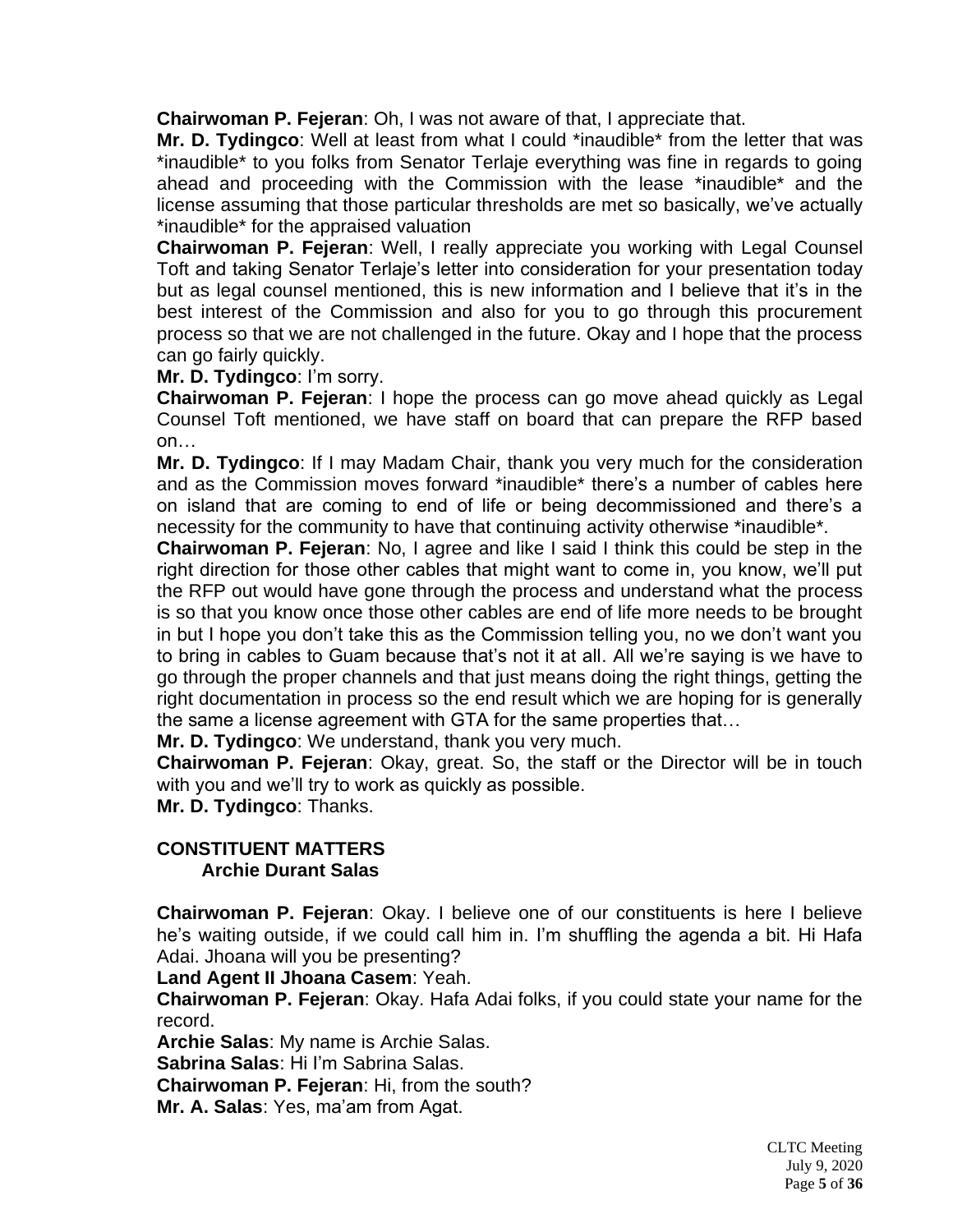**Chairwoman P. Fejeran**: From Agat, okay. Thanks for joining us, we have Ms. Jhoana Casem to present your case to the Commission.

**Land Agent II Jhoana Casem**: Buenas Commissioners, before you we have Mr. Archie Salas who is requesting for an acreage increase. Upon our inspection which was held in February 28<sup>th</sup> of 2020, the land agents went out to the property per the request of Mr. Salas to see area in which the neighbor has put up the barb wiring fence. The fence area upon despite how you look at it was very brand new, newly installed and pictures were taken from the side of where Mr. Salas' area is. So, Mr. Salas and his family has been occupying since the 1970s they do have an arriendo under the grandfather Francisco B. Salas so Mr. Salas is requesting that he utilize the area that they have been utilizing since his grandfather's time. However, because of the finding where the adjacent lessee has put up a fencing without our knowledge so Mr. Salas wanted to come before you guys to request for this and also to advise the Commission of what the adjacent lessee has put up without the Commission's approval or knowledge of anything up there.

**Chairwoman P. Fejeran**: Okay. Mr. Salas do you have anything to add to that? She mentioned the barbwire fencing; question, was the fencing on his property?

I see that he's been leased one acre at Lot 457-2 in Agat.

**Mr. A. Salas**: We're trying to get right behind it because originally that's where we were.

**Chairwoman P. Fejeran**: Because that was part of your grandfather's whole arriendo?

**Mr. A. Salas**: Yes. \*Inaudible\*

**Chairwoman P. Fejeran**: Okay.

**Mr. A. Salas**: So now we can't utilize everything \*inaudible\*.

**Chairwoman P. Fejeran**: So Jhoana, when you guys did your site visit, does the neighbor that put it up, is that their leased property?

**Land Agent II J. Casem**: So we've actually gone up there to the family, previous land agents have gone up there last year to also do an inspection because they were also asking for an increase from my understanding with that other land agents who did the inspection they too, didn't see any fencing or wiring when we did the inspection but upon our inspection during our time we did see that there was something being built there so Mr. Salas is wanting to utilize that area, the space for his cattle however, because of that fencing that was put up by the adjacent lessee, he's unable to do so.

**Chairwoman P. Fejeran**: I understand that. My question is, whose leased property is that fencing on?

**Land Agent II J. Casem**: Nobody, it's under Land Trust still.

**Chairwoman P. Fejeran**: Is it vacant?

**Land Agent II J. Casem**: Yes.

**Chairwoman P. Fejeran**: Understood. Okay, have you contacted the lease holder that…?

**Land Agent II J. Casem**: They've been advised that…

**Chairwoman P. Fejeran**: Because you can't construct anything that's not on your leased property so that's the first thing we ask you.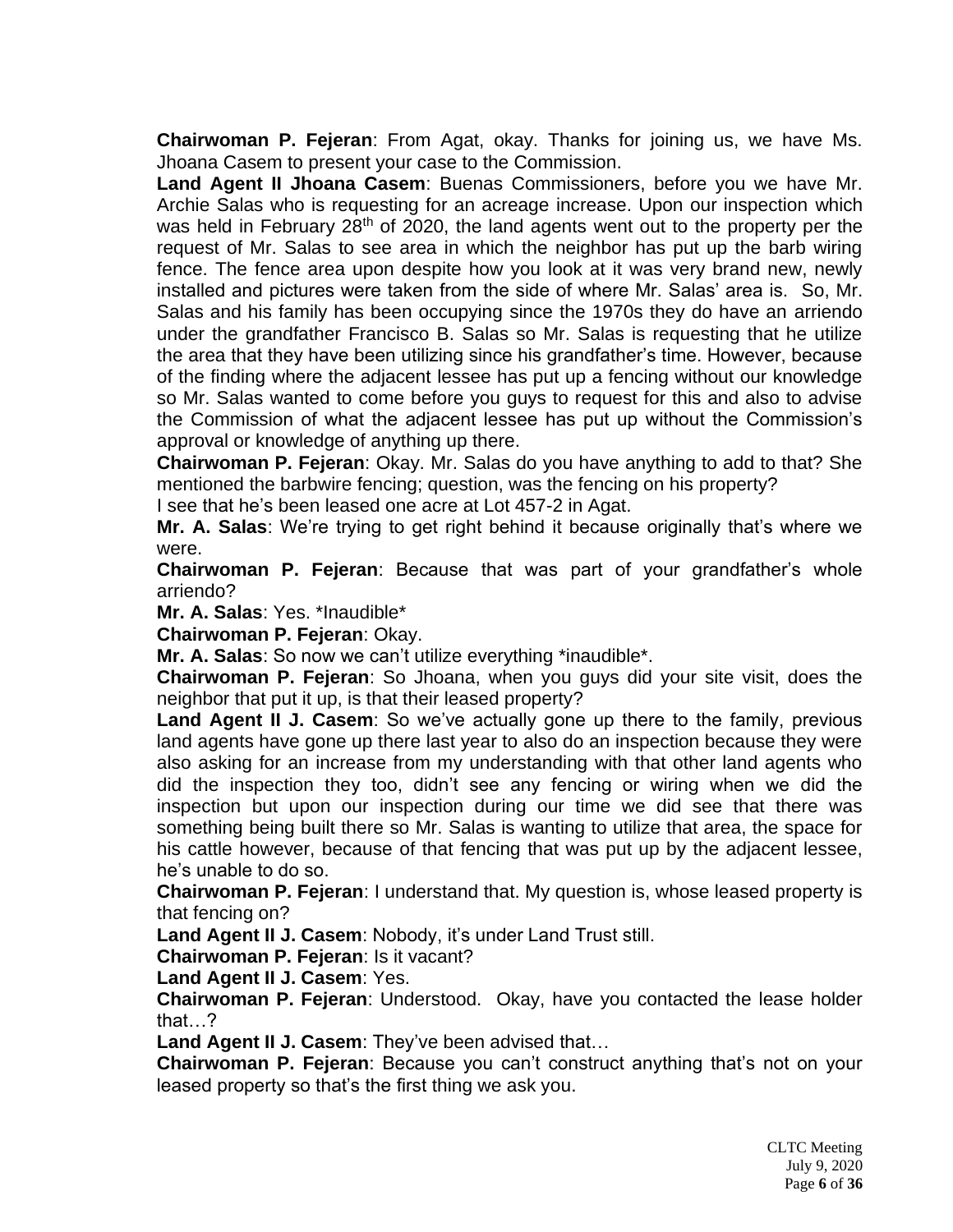**Land Agent II J. Casem**: Yeah, and from my understanding from the land agents who did the inspection, they did advise them that if there is such or I guess any construction or so everything has to filter through the Commission requesting for this because in this situation then he's utilizing all of what are in our inventory still. So right not it's not leased to anybody, it's still within our inventory despite it not being utilized for you know maybe residential up there in the area in the hill so you know more so they are using it for the cattle if the other adjacent lessee they are asking for the same thing but the main concern here is for the wiring that was up nothing was filtered through us.

**Chairwoman P. Fejeran**: I mean it sounds like a simple encroachment issue that we need to maybe issue the lease holder that constructed that whether it be a cease and desist or some kind of notice because that is vacant land, that's not their leased land so thank you for bringing it to our attention.

**Land Agent II J. Casem**: They would like to… I did advise them that if we were to do an increase of their acreage that has to actually go through the board approval and the legislature but in the meantime what we've done in the past is if there is a request for such increase and because they have been utilizing it since arriendo time it's just the matter of the Commission giving the approval but we would work on possibly the increase of acreage through a lease through the Legislature.

**Chairwoman P. Fejeran**: Are we bound by the one-acre limit for agricultural leases? **Legal Counsel N. Toft**: I think there was something recently passed but not yet.

**Chairwoman P. Fejeran**: Okay so we are bound. I think I understand you wanting to get the full enjoyment of your grandfather's arriendo property for your cattle but really the first step is for us to tell your neighbor that they would have to remove their fencing and then I think while that's happening I would like to have more of a presentation about the property the property that your grandfather's arriendo included unfortunately we don't have any maps with us with this report today so aren't able to see where your property is and if we could compare it to the arriendo but I don't know that we'll… I don't know that we have all the information today to make a decision. **Mr. A. Salas**: We have a map.

**Chairwoman P. Fejeran**: I don't think we have all the information to make a decision on whether to request from the Legislature to make a request in your increase in acreage but I think first priority to get that fenced removed. Prior to the fence being up, have you been using the land?

**Mr. A. Salas**: Yes, we've been using it. Like I said, we're raising \*inaudible\* there.

**Mrs. S. Salas**: We would like to request for that land where the fence is up.

#### **Chairwoman P. Fejeran**: Okay.

**Mr. A. Salas**: Like I said, we've been living there before \*inaudible\*.

**Chairwoman P. Fejeran**: I think we can maybe table it, table the request, we have to reach out to the neighbor and find out what's going on with them and why are they claiming or encroaching to vacant properties that's not leased.

**Administrative Director J. Hattig, III**: Also, madam chair, we also would be working with the constituent to provide a farm plan for his acreage increase because that's key to the utilization of the land so we'll be working with you and Department of Agriculture to develop a farm plan because \*inaudible\* to say that you wish for cattle grazing?

**Mr. A. Salas**: Yes.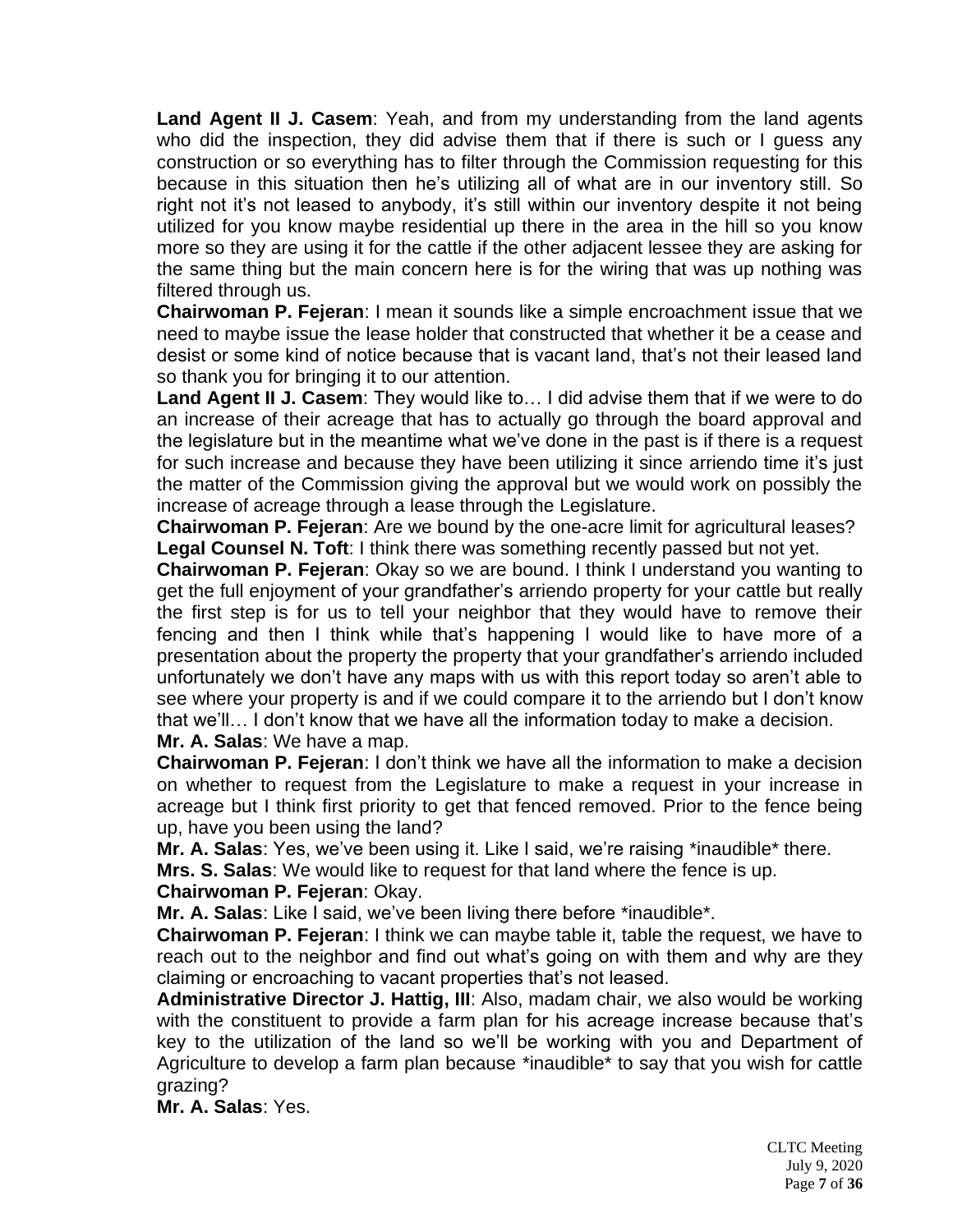Administrative Director J. Hattig, III: So that's actually going to be a grazing plan then because you're attempting to raise cattle so we have to contact the Department of Agriculture and the Guam Environmental Protection Agency to make sure that your plan together with the appropriate either northern or southern I believe it's the southern soil and water conservation \*inaudible\* so we have to get all those processes in place anyway so yes let's utilize this time to go ahead and do that while we're waiting for our cease and desist notice to be developed and that will be worked on right away and then as soon as you are able to work with us on a grazing plan that is afforded by all those agencies then we can move forward and maybe get the Commission the information that is requested all the information that is being requested.

**Mr. A. Salas**: I submitted a grazing plan.

**Chairwoman P. Fejeran**: Oh, you did?

**Mr. A. Archie Salas**: Yeah, \*inaudible\*.

**Chairwoman P. Fejeran**: Okay this is since 2013. Did you request back then for increase in acreage?

**Mr. A. Salas**: No, just now. We've been working on that plan since that time.

**Chairwoman P. Fejeran**: Yeah, absolutely. Okay. I would like to table this until we're able to have more of a better report put together with maps and really a more flushed out recommendation on what do but it does sound like you know, should the Commission approve a request for your acreage increase we would still have to go to the legislature and request for that.

**Mr. A. Salas**: Thank you \*inaudible\* we're just following \*inaudible\*.

**Chairwoman P. Fejeran**: Okay, yeah, this is the first step and we'll continue to work with you.

**Mr. A. Salas**: Appreciate it. Thank you for your time.

#### **COMMISSIONER'S COMMENTS**

**Chairwoman P. Fejeran**: Thank you too. Okay, we still have constituent matters, some old business and new business and some status updates from the Director but before we get to that, you know I just wanted to take this opportunity, I'm going to shuffle the agenda and I'm moving Commissioners Comments up to right now. As many you know, this is my last meeting here and ever since I received a letter from the Governor that I was going to be replaced, I've been distraught because we have so much more work to do and I know that being off the Commission is what some in our community want and they're looking forward to me being gone. My absence means they will not have to hear my voice or the questions I raise, the principles I've held or the accountability I have enforced. In the four years I've been here, the Trust has been exposed, mishandling of the Trust by passed directors and staff were brought out in 2018 with the controversy of Barrigada Heights; mistrust was ripe among our beneficiaries and came to a fever pitch that summer but today, I'm proud to say that for the most part that is not the case, under my leadership as Chairperson this Commission has exposed and corrected the wrongs of the past and laid the process and foundation for those issues to be rectified and avoided in the future. This Commission has made it clear that we work for no one but our beneficiaries and every decision we've made was to safe guard their interest and at every turn I felt like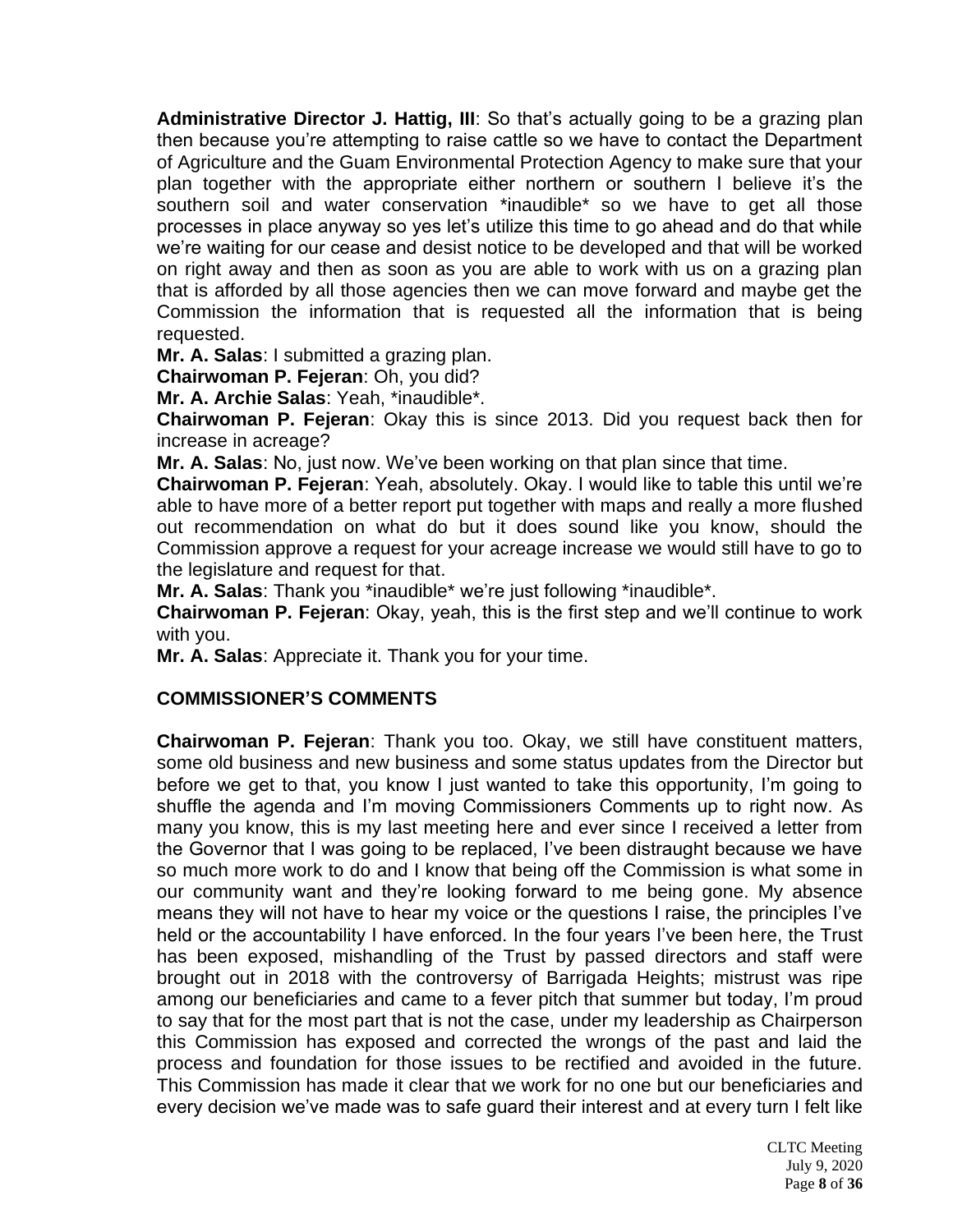my job here on the Commission was that of a defender; together this Commission we've defended Trust lands from being taken out of the Chamorro Land Trust Inventory because we know when land is taken out of our inventory our beneficiaries will never be able to one day build a home or farm there. We defended the 2,877 beneficiaries whose leases were found voidable in 2008, we saved them and their leases. We defended over 8000 beneficiaries still on our waiting list from being skipped and forcing this administration to provide clear procedures on how they will comply with our Rules and Regulations and we defended the Trust against US Department of Justice when they alleged that we were a racially discriminatory program. The lawsuit was so close to being settled in a way that would have destroyed the Trust but our worked saved the Trust so that the settlement not only protects the Trust from future claims like that but ensures that all families whose lands were taken are eligible for the program. Now, my defense of the program is not rooted in any short-term personal gain. I take no joy in being thought of as an obstacle or thorn in anyone's side, my defense is rooted in the knowledge and understanding that the Chamorro Land Trust was created to right the wrongs of the past. The Trust was created because this island's colonizer through the U.S. Navy and U.S. Federal Government unjustly took land from our island's families. This is an undeniable fact of our island's history and if we can get our Trust by the way it was envisioned by late Senators Paul Bordallo and Angel Santos, then those same families will have justice, the use of land restored to them and when someone has land to live on or ranched to farm they have security and when they have security they can focus on bettering themselves and their children whether it's through education or the career or using their hands to work the land to make food or a living for themselves, that is why I have worked and defended the trust these last four years because when our nearly eleven thousand plus beneficiaries do well for ourselves and their families they do well for our entire island. Despite all the work accomplished we have so much more to do, issuing out leases to those eight thousand plus beneficiaries finally adjudicating the eighty or so leases that are null and void, amending our residential and agricultural rules and regulations to be clear unambiguous and up to date with current technology, working with the legislature and adjusting our qualifications criteria and processes to comply with the DOJ settlement, ensuring that the properties we lease out make sense for the lease holder; do they have access? Do they have utilities? Providing support to our current and future lease holders to make sure that they can live with dignity health and safety with access to water, wastewater and power, surveying and registering our properties on the government dime not on our beneficiaries back, managing the 11, 669 acres in our inventory to ensure we are doing our part to protect our resources including the aquafer, our reef, our flora and fauna and our air, properly managing our lease, using our Trust to create a sustainable economy, away from tourism and the military by encouraging cottage industries and becoming the leader in agricultural and other industries and fully funding the Trust so that we can fully accomplish all of this while also finally having a functioning Home Loan Fund, Home Development Fund, Education Fund, Commercial Loan Fund and Home Repair Loan Fund. As I prepare to leave this Commission, despite all the work we've done together, I know that the principles we've held, the lessons we have learned and our vision of work for the future are in jeopardy. All it takes is for our work to fade into the past as each one of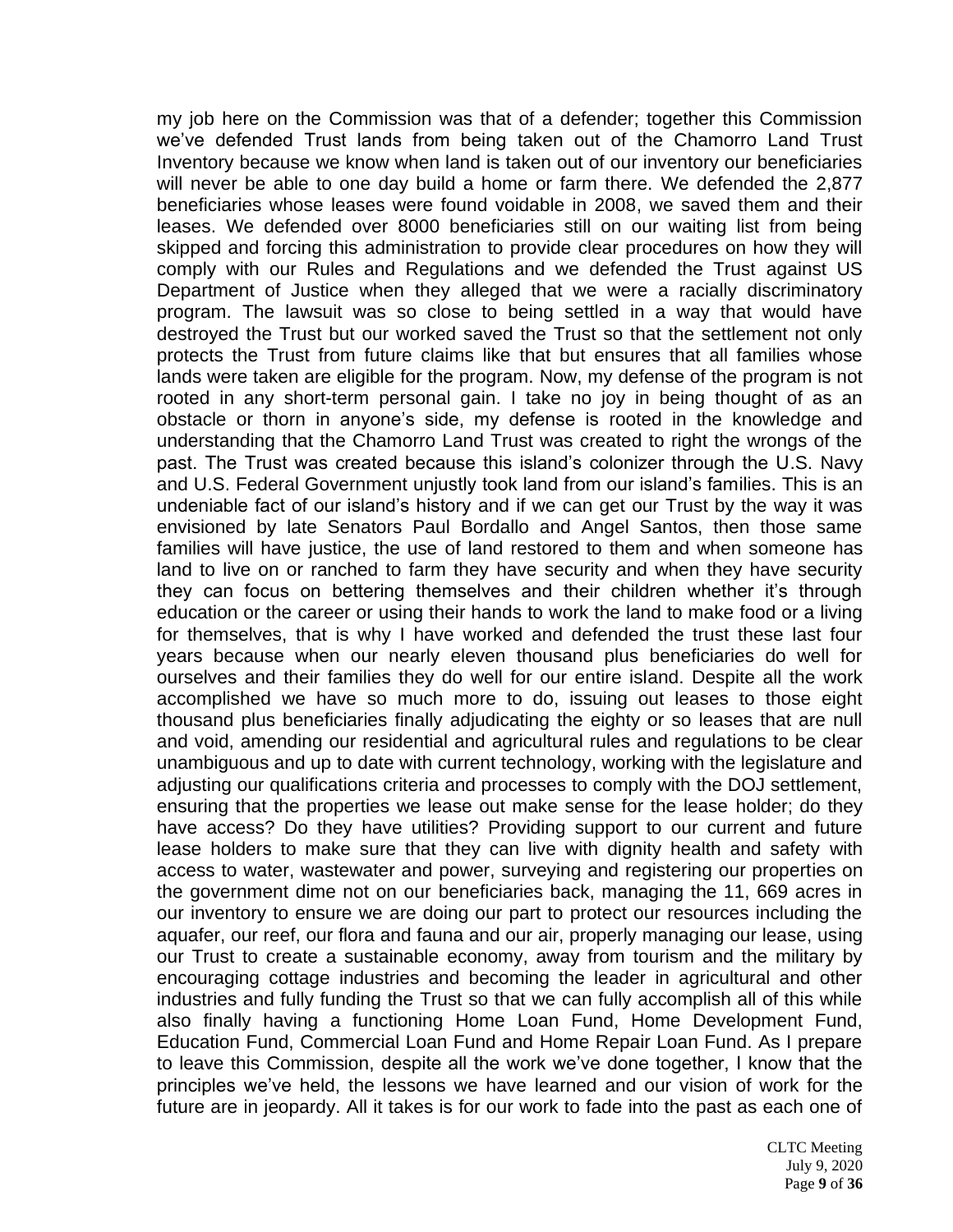us is replaced. Those sighing relief who saw me and this Commission as an obstacle they're counting on that, those who refuse to acknowledge and commit that fully funding the Land Trust would have the greatest impact towards the betterment of our entire island because they see our land as their own personal gain, they're sighing relief I'm being replaced but it doesn't have to be this way. When I joined the Commission four years ago there was nothing aside from the Act and other public laws that were provided to me in order to learn the program. I underwent real on the job training. It took four years of meetings, hearing from hundreds of beneficiaries that came during public comment, it took my personal research into our island's history and the history of the Trust, it took sitting down with the staff and past directors and my fellow Commissioners to provide me with a clear understanding of the mission and true purpose of this program, and how it worked and how, quite frankly, it hasn't worked for the majority of our beneficiaries these last 45 years. But we can change that steep learning curve for a new commission member. We can establish the principles of today's Commission and our vision for the future and ensure what we have done and what we have learned has not been in vain and will be carried into the future, by doing this we show our beneficiaries that the CHamoru Land Trust Commission is truly dedicated through transparency and that this Commission, no matter who sits here will work exclusively for their benefit. Therefore, I'd like to present to you my Commission, the principles of the Chamorro Land Trust. This document in resolution form, which I urge the Commission to adopt today, shall be the testament to the trials and tribulations the Trust has endured for 45 years, and provide the guidance to our successors that they continue to act as defenders of the Chamorro Land Trust.

Resolution 2020-02, Declaration of the Principles of the Chamorro Land Trust Commission relative to its Authority and Responsibilities to the Chamorro Land Trust.

WHEREAS, the Chamorro Land Trust Commission hereafter the Commission, was created in accordance with Title 21, Guam Code Annotated, Chapter 75, and it composed of five members to be appointed by the Governor with confirmation of the Legislature; and

WHEREAS, Commission members shall serve terms of three (3) years; and

WHEREAS, the Commission shall meet regularly on the third Thursday of every month as or more often as determined by the Chairperson of the Commission; and

WHEREAS, the Commission must make decisions and take action at these monthly meeting to administer the Chamorro Land Trust in accordance with Title 21, GCA, Chapter 75; and

WHEREAS, the Commission's fiduciary obligation is to present and future qualified beneficiaries of the Chamorro Land Trust; and

WHEREAS, the Chamorro Land Trust hold the largest inventory of land in the Government of Guam, and thus, there are always competing interests and complex cases heard by the Commission; and

WHEREAS, the Chamorro Land Trust was established as a Trust by the Legislature of Guam in 1974, to administer a land restoration program for qualified beneficiaries for residential and agricultural uses; and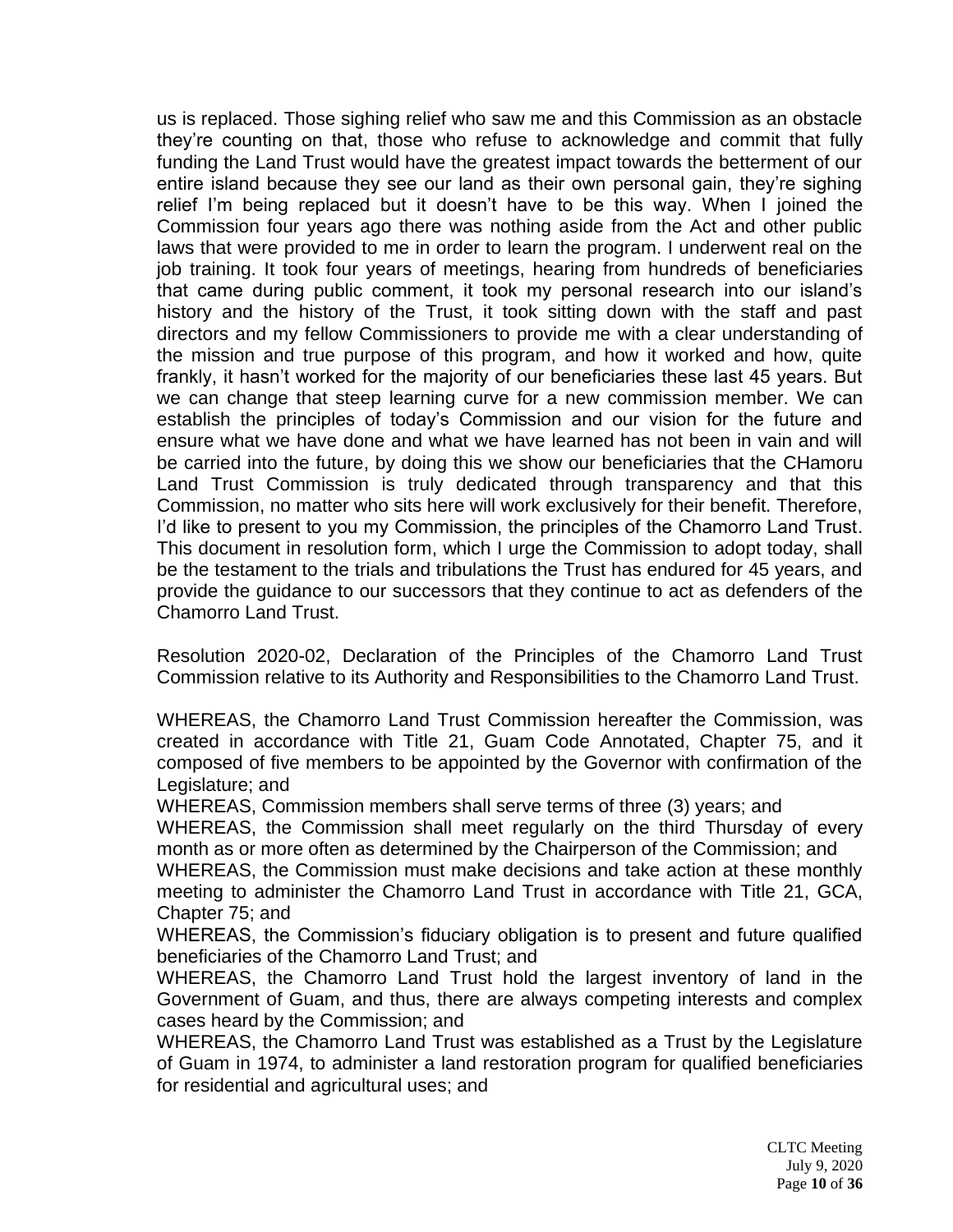WHEREAS, in its forty-five (45) years of existence, the Commission has accomplished much towards achieving the vision of the Chamorro Land Trust Act, however, with the passage of time, and with changes in government Administrations and Commission members, the level of institutional knowledge, commitment to the mission of the Trust, engagement, transparency and accountability of the Commission has been inconsistent; and

WHEREAS, in recent years, the Commission has gone to great lengths towards correcting improprieties and administrative errors of the past, improving transparency, establishing the framework to ensure compliance to existing laws, and administering the Trust exclusively in the interest of its beneficiaries; and

WHEREAS, this work has culminated in the Commission's understanding and recognition of certain principles that have guided their decisions, which are a testament to the past trials and tribulations of the Trust, and are committed to documenting these guiding principles in order to provide guidance to our successors on the Commission so that past errors and injustices are not made in the future;

Now therefore be it resolved, the Chamorro Land Trust Commission does hereby declare the following Principles, which have been informed by its enabling legislation, and lessons learned through its first 45 years of existence:

- 1. The Commission's fiduciary obligation is to present and future qualified beneficiaries of the Chamorro Land Trust, and the Commission shall act exclusively in their best interest; qualified beneficiaries are those individuals who currently hold leases, are on our waiting lists or who may have applied for qualification in the future.
- 2. All CLTC administrative processes shall have Commission approved standard operating procedures based on applicable laws and the Commission must work closely with the Administrative Director to ensure that SOPs are being followed.
- 3. The Commission's primary duty is to award leases to qualified beneficiaries for residential or agricultural leases and all leases and processes towards awarding leases shall follow applicable laws
- 4. Residential leases shall be the priority of the Commission and residential leases shall be awarded in a manner so as to ensure that the various economic statuses of all beneficiaries are accounted for, and a beneficiaries' inability to qualify for a home loan shall not disqualify them from obtaining a lease. Great effort by the Commission shall be made to secure funding and partnership to provide affordable homes to those beneficiaries.
- 5. The Commission shall award agricultural leases only on properties being feasible for agricultural activities and only to beneficiaries who are bona fide farmers and who are committed to implementing the best management practices learned through training with the Department of Agriculture and University of Guam
- 6. Commercial leases and licenses shall be awarded based on their greatest benefit to the Trust's mission for the betterment of its beneficiaries. Commercial leases and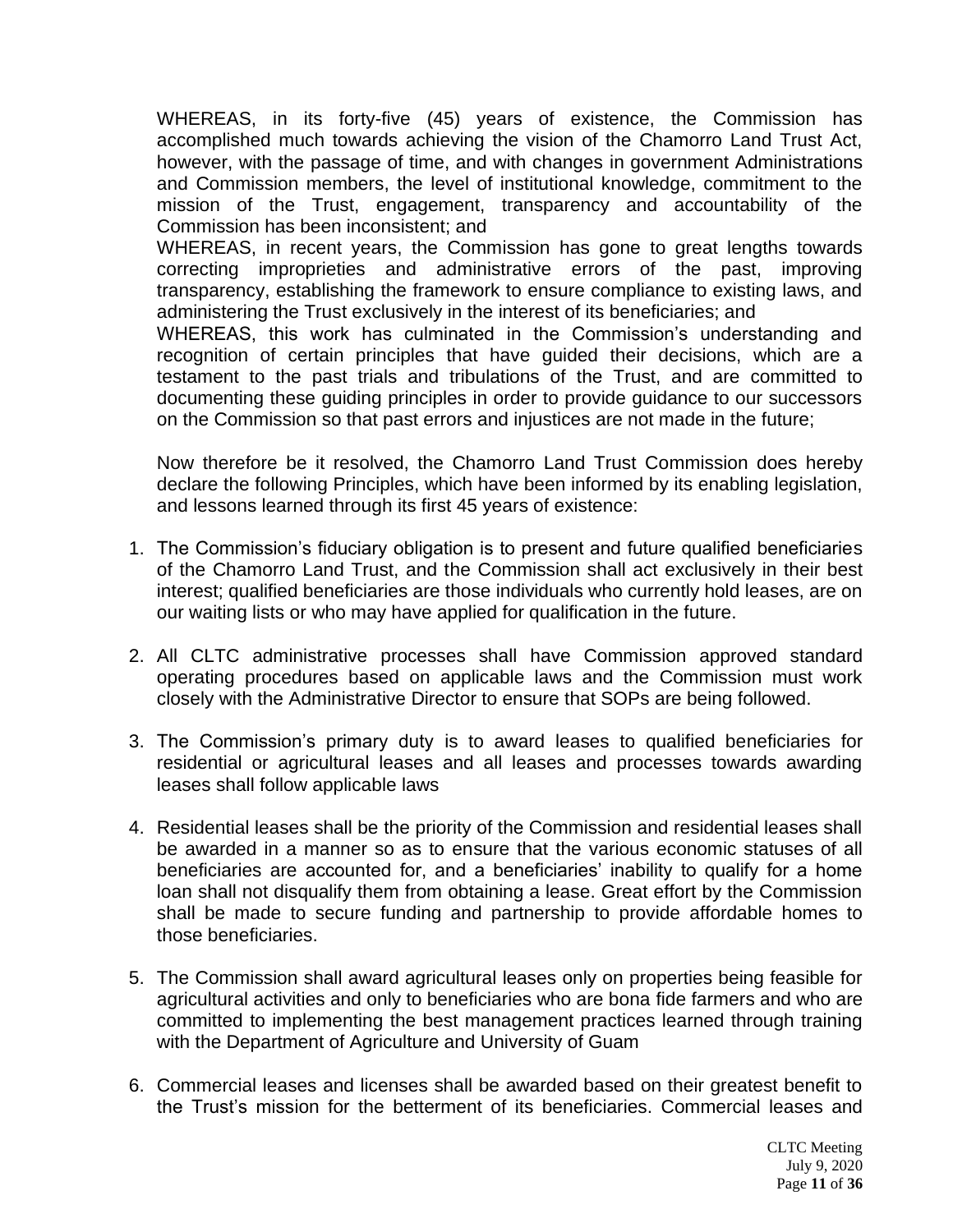licenses that were awarded prior to the passage of the Chamorro Land Trust Commercial Rules and Regs. shall be reviewed by the Commission at their expiration and all actions for that property shall follow the Commercial Rules and Regs should the Commission decide to pursue commercial uses for the property.

- 7. Property transfers out of the Chamorro Land Trust inventory shall be avoided at all cost unless the Commission Principles are clearly upheld in any such land transfer. The Government of Guam has in its possession the land reservation inventory recorded under document number 508926; these properties should be exhausted prior to requesting any land from the Chamorro Land Trust.
- 8. Trust properties hold unknown value and potential wealth for the Trust and its beneficiaries as it relates to existing and new industries. This value shall be studied and considered before exploitation in order to ensure the Trust and its beneficiaries receive the greatest benefits. This includes but is not limited to: mineral extraction (the selling of aggregate) and leasing of submerged land.
- 9. Trust properties include pristine limestone forest, culturally significant sites and swaths of land that should be preserved and/or managed to ensure the sustainability of our island's resources. Studies and partnerships with subject matter experts shall be explored to identify these areas and the best management practices for those properties.
- 10.Commission members shall adopt and administer these principles with every Commission decision. If the Commission's actions do not wholly conform with these principles, the Commission shall issue a press release within 21 days of the nonconforming action, documenting the reasons for the deviations from the principles, so all beneficiaries may be aware and the Commission held accountable.
- 11. Commissioners shall not succumb to political pressure for any reason. The Commission is established as a Trust and shall operate independently from any political motivation.
- 12.Commissioners must recuse themselves if there is a conflict of interest, and alert the Director if they are related to a beneficiary or other party whose case is being heard by the Commission.
- 13. The Commission's fiduciary duty must also include working the Legislature to finally fully fund the operations and special funds of the Chamorro Land Trust, including, but not limit to the installation of infrastructure on Chamorro Land Trust properties.
- 14.The Administrative Director works at the pleasure of the Commission, and shall work exclusively on the directives from the Commission. Requests from outside interests shall be presented and vetted by the Commission prior to the Administrative Director action.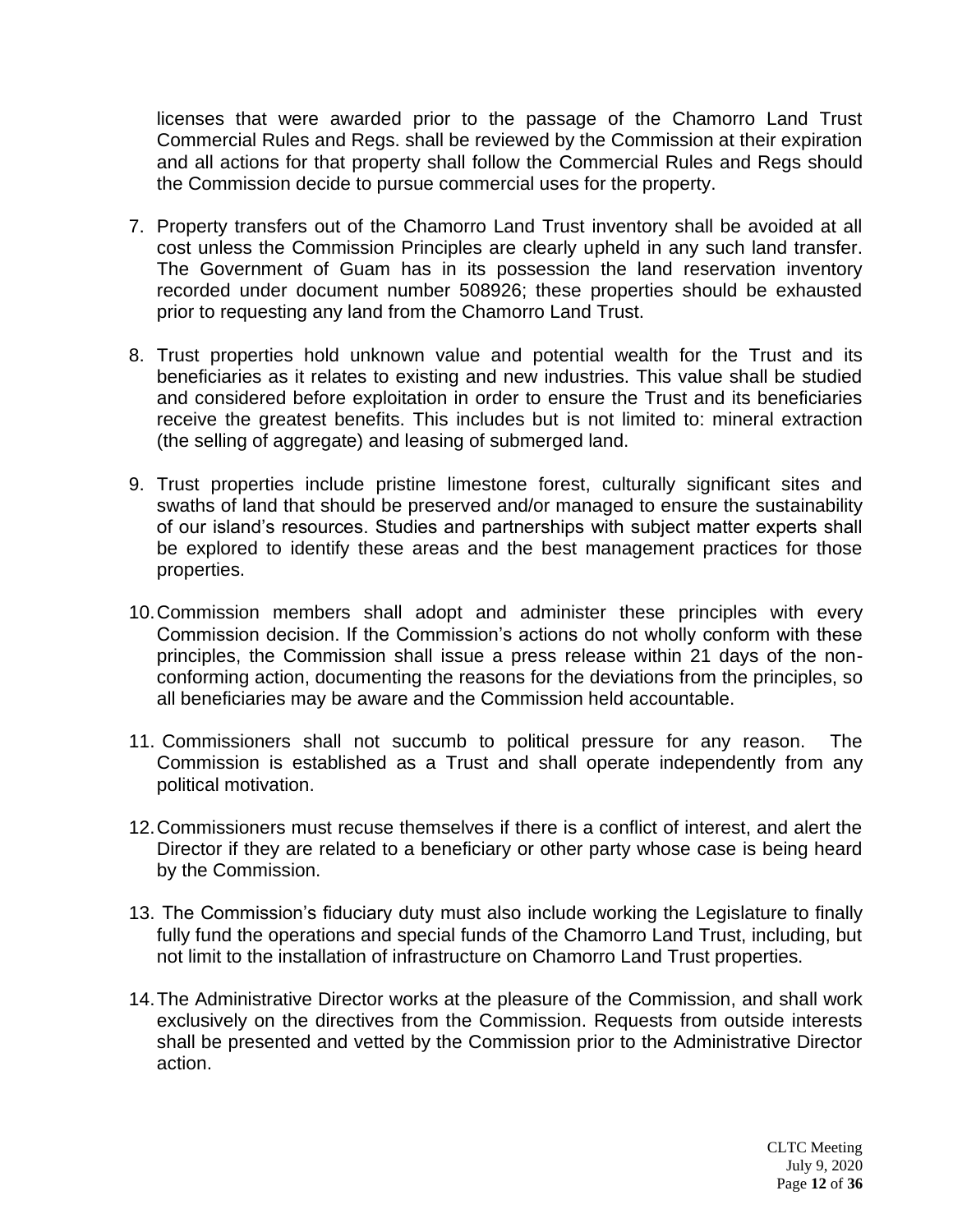15.Legal Counsel works at the pleasure of the Commission and shall provide sound legal advice at the request of the Commission.

These principles…

- 16.These principles shall be provided with every Commission meeting packet and reaffirmed along with the recitation of the Inifresi at the commencement of each Commission meeting.
- 17.These principles shall be reviewed, amended as necessary and, reaffirmed every 5 years.

Duly and regularly adopted by the Chamorro Land Trust Commission

This is my resolution 2020-02 that I present to my fellow Commissioners, Tan Amanda Santos whose son the late Senator Angel Santos who worked tirelessly with his colleagues in the 90s to get this CHamoru Land Trust implemented and Austin Duenas, my commissioner whose been with me working on the Commission, you joined right up in the beginning of the Barrigada Heights controversy and your input and guidance has been very helpful to me as the Chairperson and I appreciate everything that you both have provided me but as it is my last meeting, and I am going to be replaced, I hope that you consider adopting this resolution and following the principles so that all of the work we've done can continue into the future.

**Commissioner A. Duenas**: Motion to approve Resolution No. 2020-02, The Declaration of the Principles of the Chamorro Land Trust Commission relative to its Authority and Responsibilities to the Chamorro Land Trust.

**Chairwoman P. Fejeran**: Motion's been made. I need a second.

Tan Amanda, you're muted, can you unmute? Should we call her on the phone? Hi Rita, your mom is trying to talk on the video, can you help her unmute it? It's muted right now. Okay, thank you. Hi Tan Amanda, can you hear us?

**Commissioner A. Santos**: I would like to make a \*inaudible\* I've been a board member for ten years; I appreciate everything that Pika did for us. We're going to miss her.

**Chairwoman P. Fejeran**: Thank you, Tan Amanda. Austin made a motion to approve the Resolution, can I get a second?

**Commissioner A. Santos**: I second it.

**Chairwoman P. Fejeran**: Okay, motion seconded. Thank you. Further discussion?

I presented the same resolution to Legal Counsel Nicolas Toft and I just wanted to get your input on how it's drafted.

Legal Counsel N. Toft: It's drafted very well and I will also like to express my appreciation for how you run the CHamoru Land Trust Commission for the years that I've been on it, thank you.

**Chairwoman P. Fejeran**: Thank you. Thank you, Nic. Okay, got Legal Counsel's blessing, Tan Amanda Santos has been on the Commission ten years, Austin Duenas. All those in favor of passing Resolution Number 2020-02.

**Commissioner A. Duenas**: Aye.

**Chairwoman P. Fejeran**: Aye. Tan Amanda is it an aye or a nay?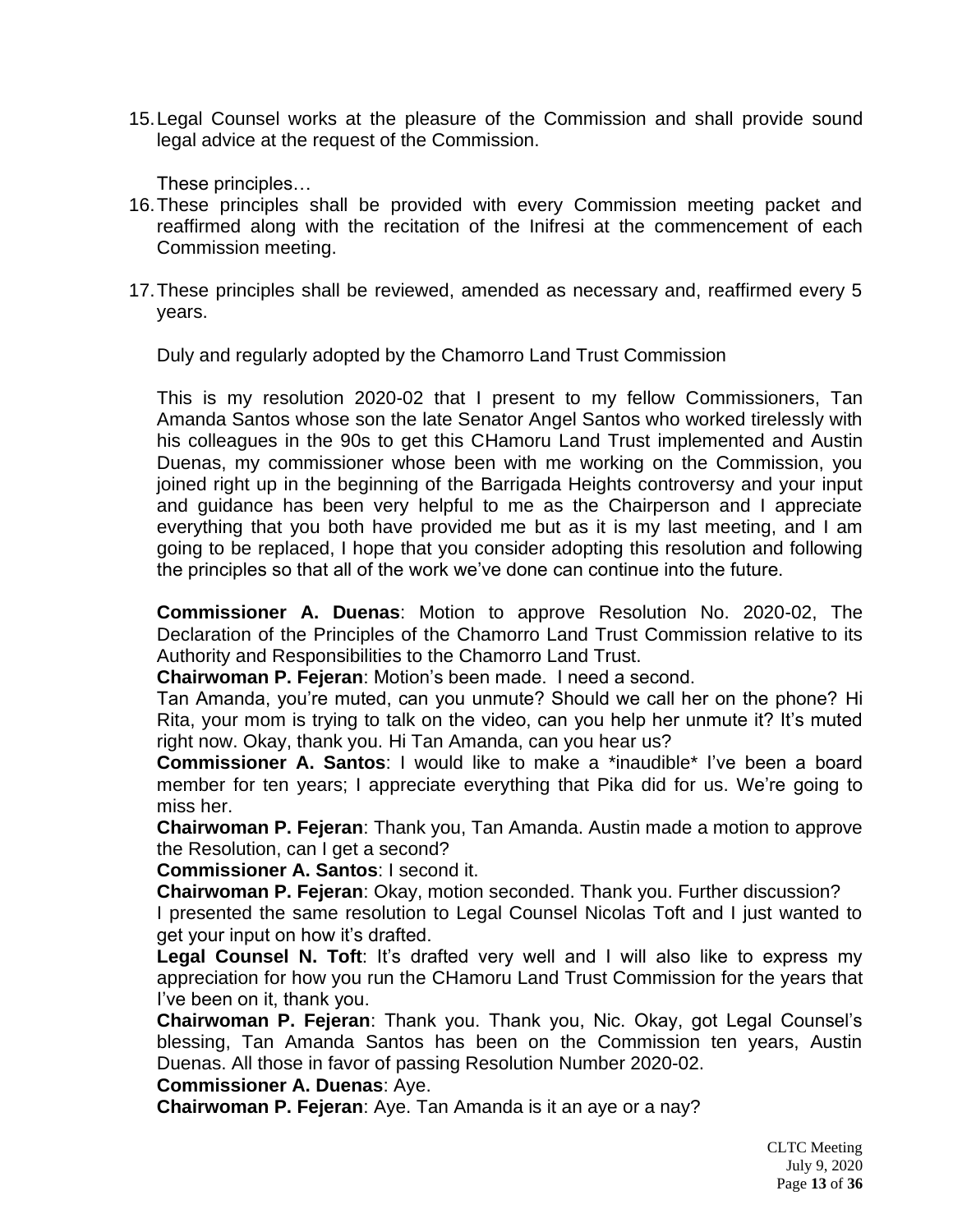**Legal Counsel N. Toft**: Try one more time.

**Chairwoman P. Fejeran**: Tan Amanda, I'm taking a vote, approval of the motion for the resolution, all those in favor.

**Commissioner A. Santos**: Aye.

**Chairwoman P. Fejeran**: Okay, ayes have it. Resolution passes, unanimously. Thank you, very much. You know, I was so nervous getting started with this Land Trust meeting I forgot to do the Inefresi at the beginning so if we could all rise and say the Inefresi, it's never too late.

**All**: Citing the Inefresi.

**Chairwoman P. Fejeran**: Biba Chamoru! **All**: Biba! **Chairwoman P. Fejeran**: Biba Chamoru! **All:** Biba! **Chairwoman P. Fejeran**: Biba Chamoru! **All**: Biba!

**Chairwoman P. Fejeran**: Thank you, everybody. Can we take a ten-minute recess please? Okay, we'll recess for ten minutes.

# **RECESS**

**Chairwoman P. Fejeran**: Okay, I'd like to call this CHamoru Land Trust Commission back to order, the time is 2:13 p.m. We'll go to Approval of Minutes, October 17, 2019 has been submitted to us.

# **APPROVAL OF MINUTES**

**Chairwoman P. Fejeran**: I don't… let me just triple check that. I don't think I have any comments on this.

**Commissioner A. Duenas**: Madam chair, I don't have any comments specifically but just have a \*inaudible\* check for any grammatical errors.

**Chairwoman P. Fejeran**: Okay. Got it.

**Administrative Director J. Hattig, III**: If I may, Madam chair, there's nothing substantive or business like if you could just motion to approve subject to \*inaudible\* grammatical errors or subject to \*inaudible\* and we'll take care of that.

**Chairwoman P. Fejeran**: Okay. Tan Amanda, did you have any comment for October 17 meeting minutes.

**Commissioner A. Santos**: Pardon me?

**Chairwoman P. Fejeran**: Do you have any comments for October 17 meeting minutes?

**Commissioner A. Santos**: No.

**Chairwoman P. Fejeran**: No? Okay.

**Commissioner A. Duenas**: Motion to approve October 17, 2019 meeting minutes subject to review for grammatical errors.

**Chairwoman P. Fejeran**: Okay, motion made. Tan Amanda, can I get a second? If you would like to second the motion?

**Commissioner A. Santos**: For what?

**Chairwoman P. Fejeran**: For approval of the minutes?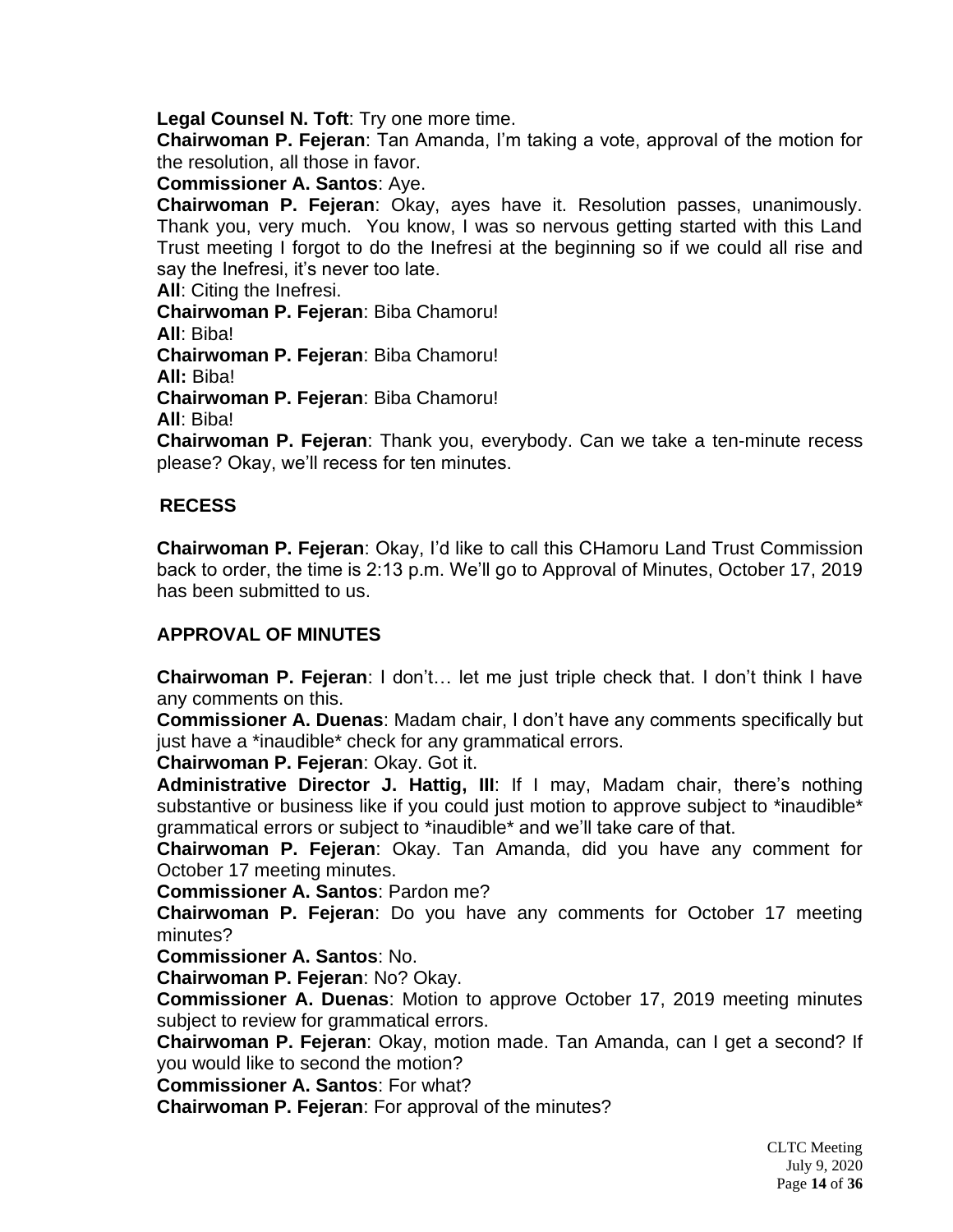**Commissioner A. Santos**: Yeah, I second it.

**Chairwoman P. Fejeran**: Okay, motion seconded. All those in favor? **All Commissioners**: Aye.

**Chairwoman P. Fejeran**: Okay, ayes have it. So, motion to approve October 17, 2019 minutes with grammatical correction passes. Okay, moving on to Constituent Matters.

# **CONSTITUENT MATTERS Manuel R. Ignacio**

**Chairwoman P. Fejeran**: Number one, agricultural. So, we have Manuel R. Ignacio who is deceased and Jhoana will you be presenting?

**Land Agent II J. Casem**: Yes ma'am. Before you, I have Manuel R. Ignacio who is deceased, his daughter Mary Salas Ignacio Cruz is requesting to be the named successor to the application, Agricultural Application of her father Manuel R. Ignacio.

**Chairwoman P. Fejeran**: Okay. Thank you. So, the applicant, still an applicant, there's no lease issued, Mr. Ignacio did not designate a beneficiary but Ms. Mary Salas Ignacio Cruz is the only living heir and she has no siblings?

**Land Agent II J. Casem**: No, ma'am.

**Chairwoman P. Fejeran**: Okay and because of Public Law 23-38 section 5.8 where there's that 180 day claim so in order to assign her the successor to the application it has to come before the board. Is she… oh, '97. One of our thousands still waiting.

**Commissioner A. Duenas**: Was Ms. Cruz aware of our meeting today?

**Land Agent II J. Casem**: Yes. She said she was feeling ill.

**Commissioner A. Duenas**: Understood.

**Chairwoman P. Fejeran**: Okay and you've checked all the…. Okay, I see her license, the birth certificate right there showing her father. Okay, I have no questions. **Commissioner A. Duenas**: So, the first thing we're looking at is name her as the

beneficiary to the \*inaudible\* okay. Motion to name Ms. Mary S. I. Cruz as the beneficiary to Mr. Manuel R. Ignacio's application.

**Chairwoman P. Fejeran**: Okay motion made. Tan Amanda, did you have any questions for this case? So, Austin made a motion to approve the designation of Mary Ignacio Cruz to be the successor to her father's application rights.

**Commissioner A. Santos**: I approve.

**Chairwoman P. Fejeran**: Okay, second the motion, further discussion?

**Commissioner A. Duenas**: None.

**Chairwoman P. Fejeran**: All those in favor?

**All Commissioners**: Aye.

**Rufo Joseph Lujan**

**Chairwoman P. Fejeran**: Ayes have it. Okay, thank you. Alright, next is Rufo Joseph Lujan.

**Land Agent II J. Casem**: Mr. Lujan is requesting to be placed on the next meeting. **Chairwoman P. Fejeran**: Okay, so table?

**Land Agent II J. Casem**: Yes ma'am.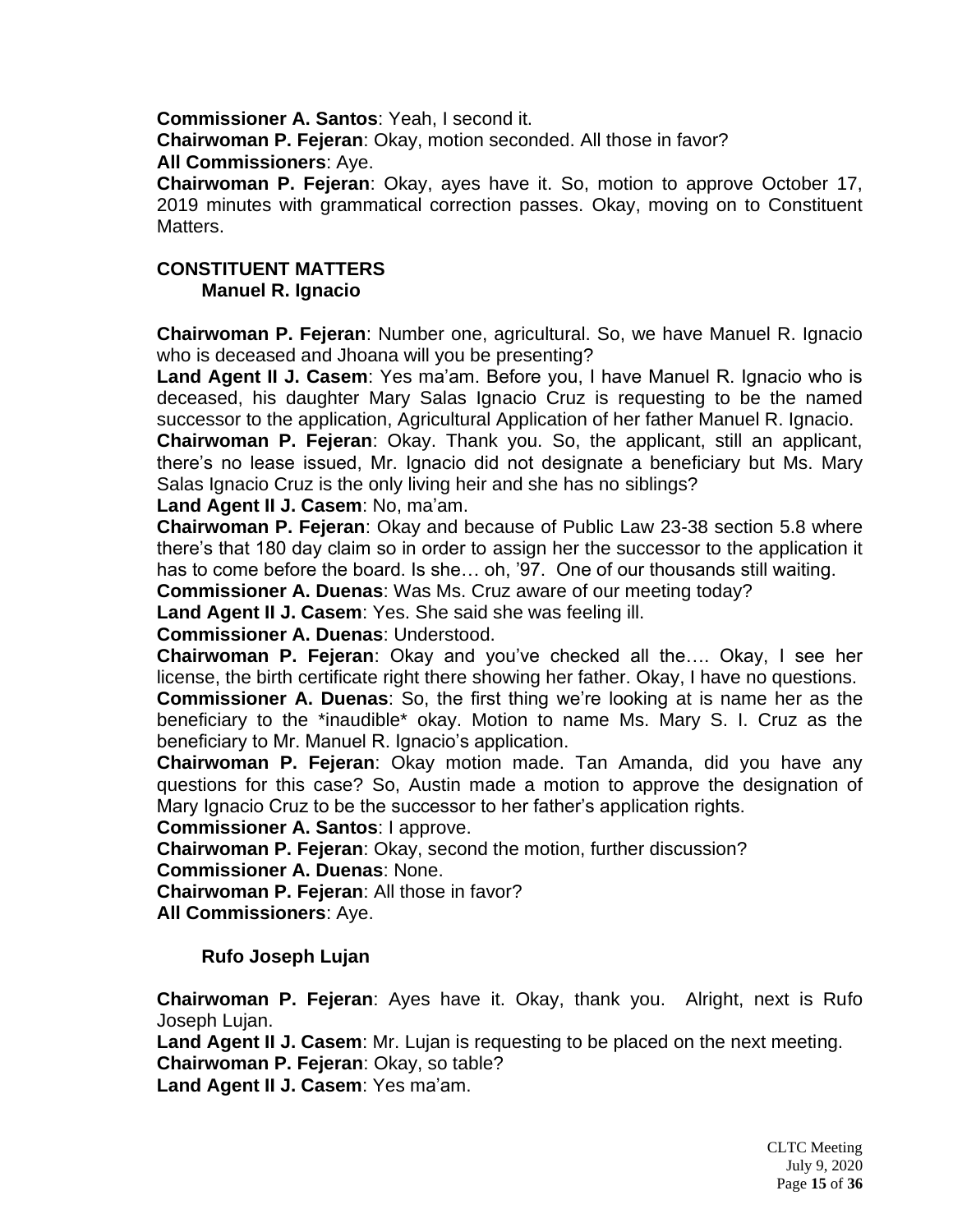# **Roque Manibusan Quichocho**

**Chairwoman P. Fejeran**: Okay and we already did that one. Next is Roque Manibusan Quichocho.

**Land Agent II J. Casem**: So, Mr. Roque is deceased his beneficiary has come in to do a relinquishment. The original benefactors were named which are his two sons and his son Justin J. Quichocho has written a relinquishment of his beneficiary rights to his brother Rocky Matthew T. Quichocho so here they're asking for the beneficiary designation to be named by the Commission and also request for relocation.

**Chairwoman P. Fejeran**: Okay. So, it's just approving the relinquishment is the first step? Okay.

**Commissioner A. Duenas**: Motion to designate Rocky Matthew T. Quichocho as the beneficiary to Roque Manibusan Quichocho's lease.

**Chairwoman P. Fejeran**: Motion made.

**Commissioner A. Duenas**: I'm sorry, if I can just make an amendment to that if we could just make sure we designate the lot 5403 Mangilao.

**Chairwoman P. Fejeran**: Okay, motion amended to include the lot number.

**Land Agent I T. Tainatongo**: Can I get the lot number again, please?

**Commissioner A. Duenas**: The lot number 5403, lot 11.

**Land Agent I T. Tainatongo**: Thank you.

**Chairwoman P. Fejeran**: Motion made. Tan Amanda, can you hear us?

**Commissioner A. Santos**: Yeah.

**Chairwoman P. Fejeran**: Okay a motion was made to approve relinquishment of the lease to the son, one son.

**Commissioner A. Santos**: Yeah, I second it.

**Chairwoman P. Fejeran**: Okay motion seconded. All those in favor? **All Commissioners**: Aye.

**Chairwoman P. Fejeran**: Aye. Okay so relinquishment passes.

**Commissioner A. Duenas**: So now what's next, the request for relocation? **Chairwoman P. Fejeran**: Yeah.

**Commissioner A. Duenas**: Is there a reason why he wants relocation, sorry if I missed that.

**Land Agent II J. Casem**: The area that was originally designated for Mr. Roque there was actually occupants on the property already so not too sure what transpired back then but the son open to move from the area because you know, due to the current occupants.

**Chairwoman P. Fejeran**: Have we gone and engaged with these squatters?

**Land Agent II J. Casem**: Yes, it has been an ongoing thing with them.

**Chairwoman P. Fejeran**: Really.

**Land Agent II J. Casem**: Yes.

**Commissioner A. Duenas**: Did Mr. Roque ever reside on the property?

**Land Agent II J. Casem**: No. I'm not too sure why it took this long for any action to take place but he has come in before to request to move but nothing ever went through with Land Trust and so the sons request to follow through.

**Commissioner A. Duenas**: When did Roque bring this issue to us?

**Land Agent II J. Casem**: It was \*inaudible\* during \*inaudible\* maybe in the early 2000s but he passed away so his eldest son is the one that came in to apply but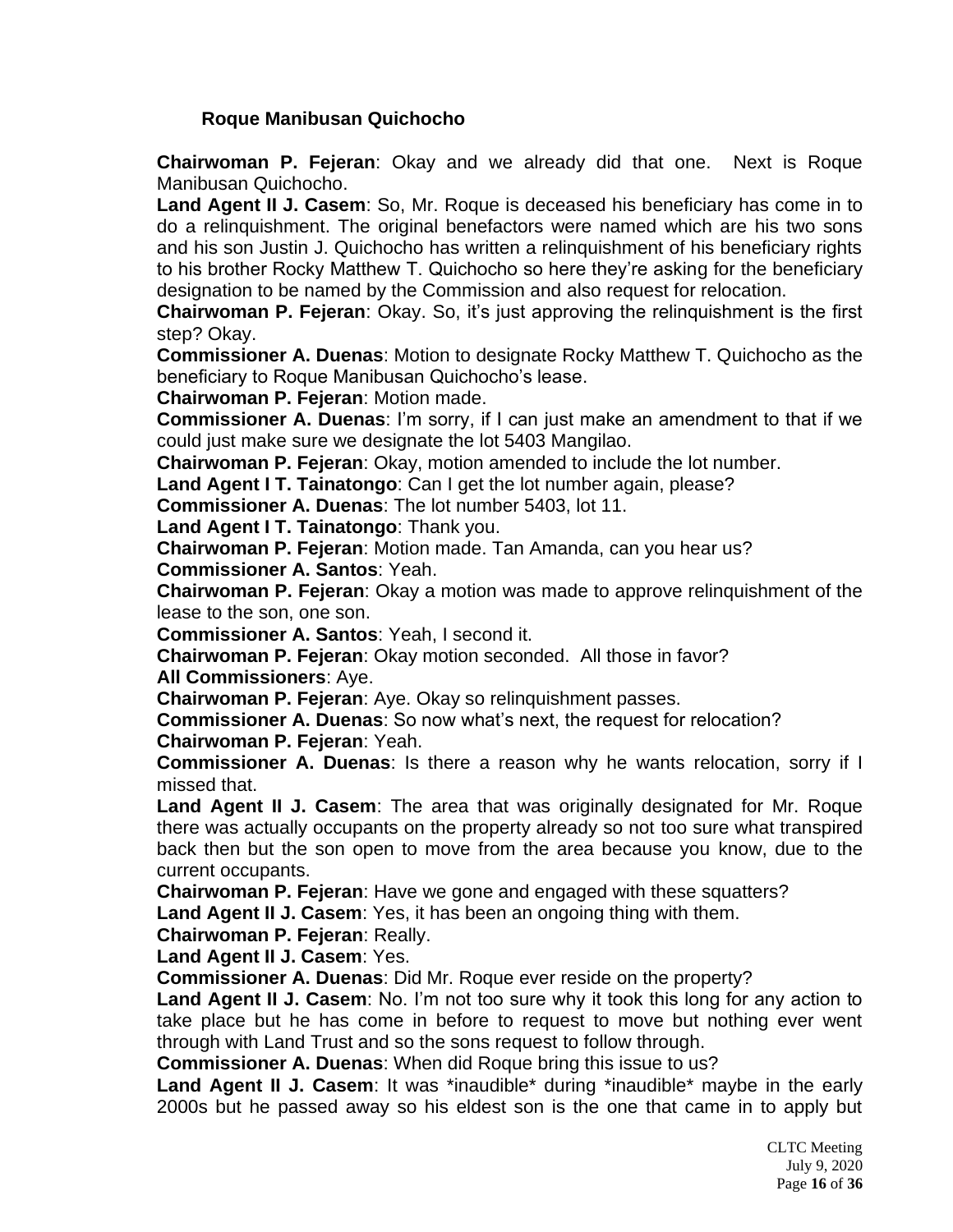\*inaudible\* they're okay with moving because they don't want to disrupt what's out there.

**Administrative Director J. Hattig, III**: We did a site inspection in 2005 and the recommendation was to relocate at that time but for some reason or another we looked through the file and nothing was done to relocate him at that time and then the gentleman passed away, the lessee.

**Chairwoman P. Fejeran**: So, it looks like in 2005 we were looking at moving him from lot 11 to lot 8, is that still available?

**Land Agent II J. Casem**: No, the area, the tract itself has actually non-qualified individuals there and I believe that it's been an ongoing thing with Land Trust and also Land Management to assist in trying to move them from there but due to you know certain things they \*inaudible\*.

**Chairwoman P. Fejeran**: Have you identified a property or at this point you're just asking if you can look into relocation?

**Land Agent II J. Casem**: We did identify a property and it's also within the same area so that's Tract 1722. Block 3, Lot 5.

**Chairwoman P. Fejeran**: Okay and it's also a half acre and the benefactor has seen it?

**Land Agent II J. Casem**: He's aware of the area. We did advise that because this \*inaudible\* on the cliff side area so we did advise him that there's actually no way for us to get there but we did show him the general areal the vicinity and an aerial so because he works for a construction company, he advised me that he's able to open the easement to get to the lot itself.

**Chairwoman P. Fejeran**: You mentioned the åmot, what about the åmot?

Land Agent II J. Casem: It's the one \*inaudible\* we granted or gave them I believe \*inaudible\* acres within that area and that's where \*inaudible\*.

**Chairwoman P. Fejeran**: The Haya Foundation.

**Land Agent II J. Casem**: Yeah, the Haya Foundation, so they were granted about 15 acres in that area.

**Chairwoman P. Fejeran**: Okay but not this? This is near it?

**Land Agent II J. Casem**: Yeah.

**Chairwoman P. Fejeran**: Okay got it. So, it wouldn't be impeding on the åmot? **Land Agent II J. Casem**: No.

**Chairwoman P. Fejeran**: Okay well I think there's pretty good evidence that he was leased a property that he can't enjoy. My question is, the original applicant is a 2001 applicant? How did he skip the line? But then it says kind of in your staff report that there was a commitment made by the previous director? Who's JMB? Mr. Borja? Joe Borja?

**Land Agent II J. Casem**: Yes ma'am.

**Chairwoman P. Fejeran**: Okay, apparently there was a promise made, who was the previous director?

**Land Agent II J. Casem**: I believe it was Mr. Borja at that time. Well based on just what's in the file, it looked like he \*inaudible\* who was the \*inaudible\* so it started from there and then he was working with another land agent, Mr. Allan Quan so I did \*inaudible\* he's not a pre-occupier but for whatever reason he was issued a lease and that was \*inaudible\* by Mr. Borja during his \*inaudible\*.

**Chairwoman P. Fejeran**: Yeah, very interesting.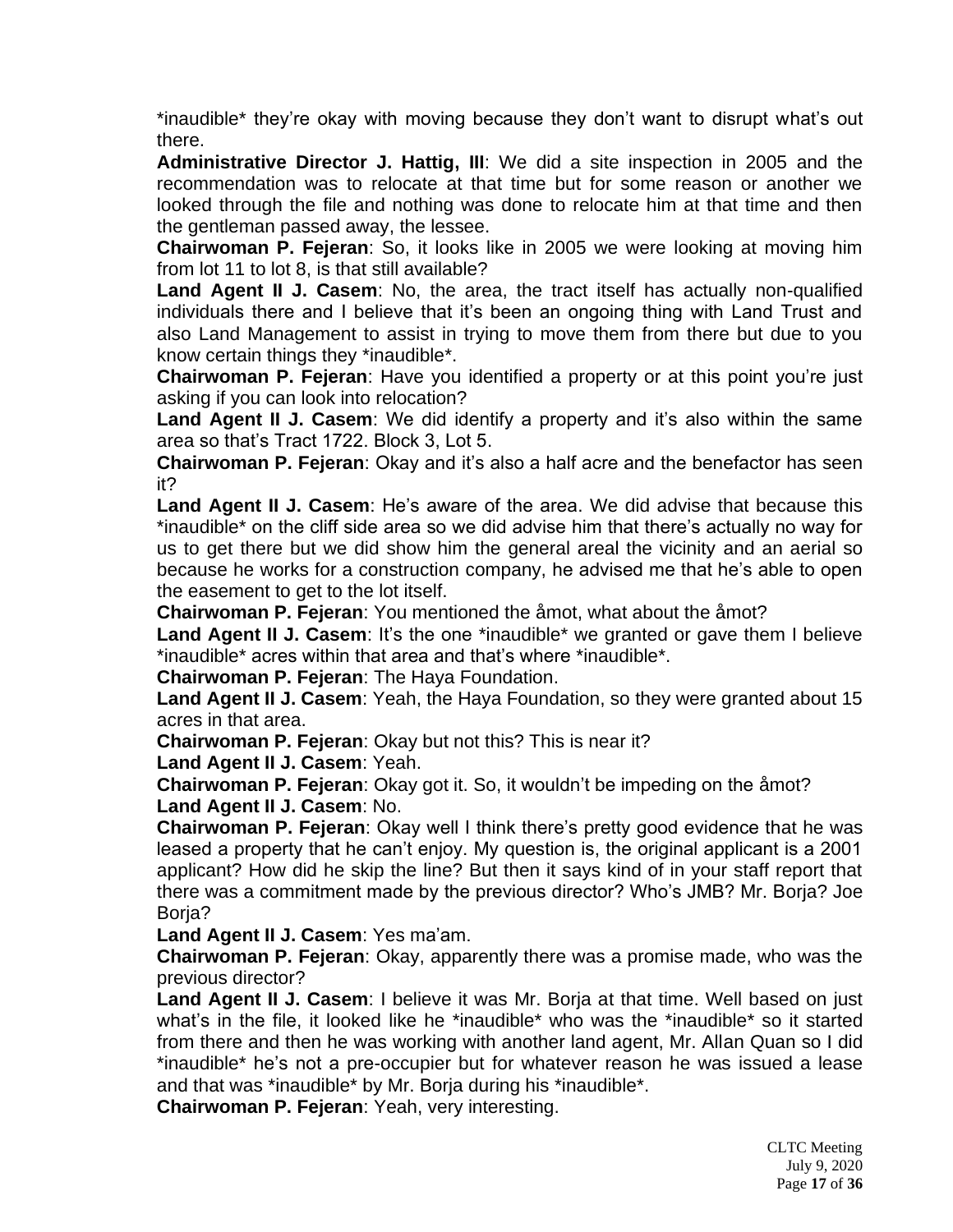**Commissioner A. Duenas**: Do we know how many priority-one applicants that applied before Roque that has not been awarded a lease, a residential lease? Do we have that number?

**Administrative Director J. Hattig, III**: We would have to go through the database and sort through the database and we can provide you with that information.

**Chairwoman P. Fejeran**: Yeah, it's like a rock and a hard place. His father obtained the lease, he obviously skipped the line, right, and it's obvious. The father got place…

**Administrative Director J. Hattig, III: It's also on the ratified list.** 

**Chairwoman P. Fejeran**: Yeah, that's what happened right. He skipped the line but we ratified it. Again, it's like when things aren't done the right way inside like on down the line it just doesn't go well for anybody.

Land Agent II J. Casem: \*Inaudible\* Rocky, he is not very familiar with what has transpired before.

**Chairwoman P. Fejeran**: Of course. Yeah.

**Land Agent II J. Casem**: So, he's just going by what he knows \*inaudible\*.

**Commissioner A. Duenas**: I don't think either Rocky or Roques are at fault for anything that transpired it's just this doesn't look good for the Land Trust. We're probably going to give these individuals when they applied in 2001 but we're also going to move them to another lot. We still have so many other applicants that we need to get too. Roque chose this tract 1722 block 3 lot 5?

**Land Agent II J. Casem**: It was when we did like an aerial showing with him so he did say that he's okay to be in the same vicinity area to remain within the same vicinity of the tract.

**Commissioner A. Duenas**: Does anyone else have interest in that tract?

**Land Agent II J. Casem**: Um because in previous showings \*inaudible\* because the area doesn't have an easement and there's no infrastructure that's \*inaudible\* potential lots clearing, infrastructure mainly so a lot of them are not willing to do so much but I guess in this situation he does he did advise us.

**Commissioner A. Duenas**: He has the ability to do it.

**Land Agent II J. Casem**: Yeah, he does have the ability and hopefully if he does do it would make room for others who may be \*inaudible\* adjacent to him.

**Commissioner A. Duenas**: Okay. I just want to verify with Legal Counsel that we do have the authority to relocate?

**Legal Counsel N. Toft**: Yeah.

**Commissioner A. Duenas**: Motion to relocate Mr. Rocky Matthew Quichocho to Tract 1722 Block 3 Lot 5 in Mangilao containing one-half acre.

**Chairwoman P. Fejeran**: Motion made. Tan Amanda, there was a motion made to approve relocation. Can you hear me?

**Commissioner A. Santos**: Yeah.

**Chairwoman P. Fejeran**: Okay, there was a motion made to approve relocation of the new benefactor, Rocky Matthew Quichocho.

**Commissioner A. Santos**: Yeah, I second it.

**Chairwoman P. Fejeran**: Okay motion seconded, further discussion? **All Commissioners**: None.

**Chairwoman P. Fejeran**: Okay, all those in favor?

**All Commissioners**: Aye.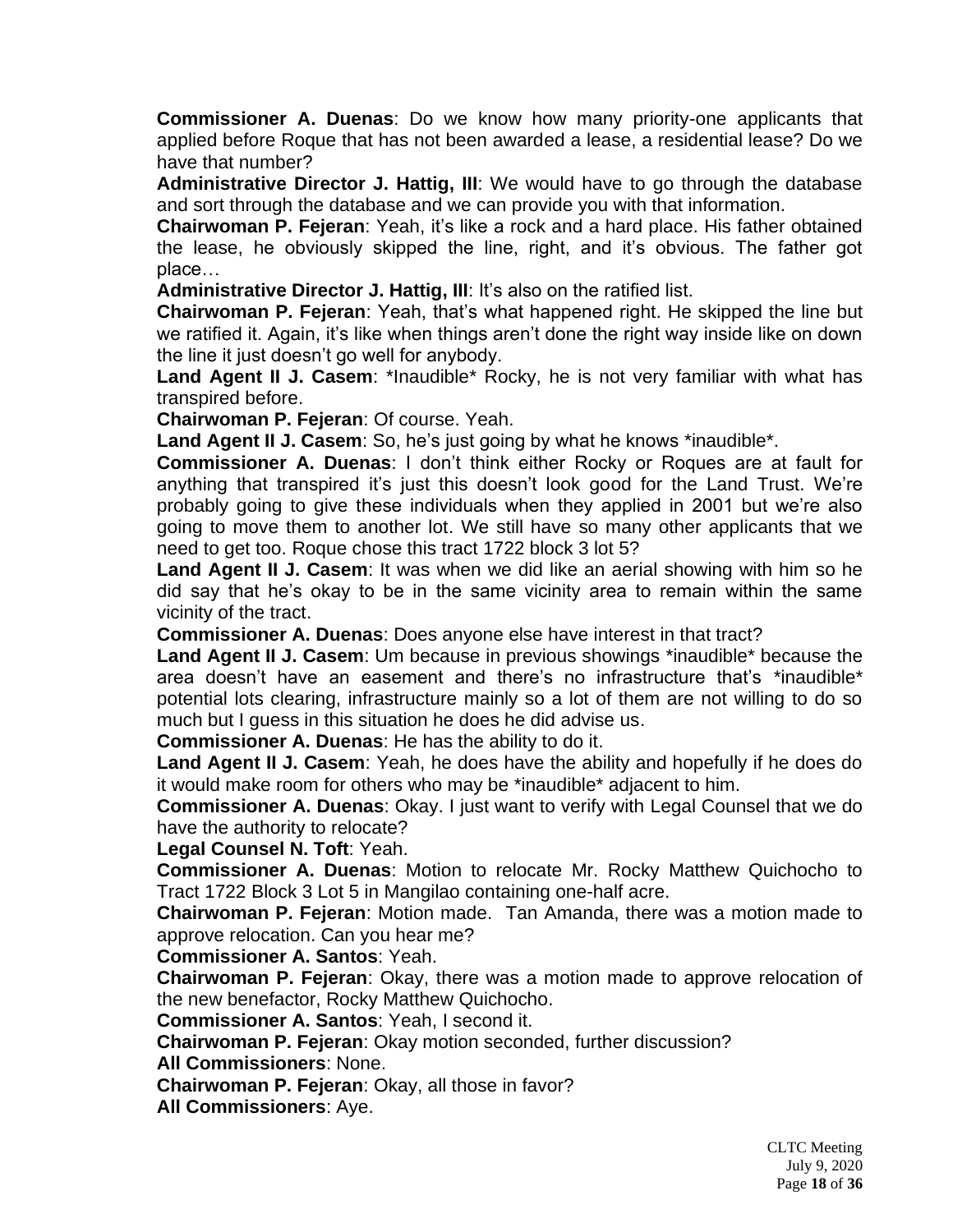**Chairwoman P. Fejeran**: Okay, ayes have it. Thank you. Okay so we already got to GTA…

# **OLD BUSINESS**

# **Proposed Agricultural and Residential Leasing SOP**

**Chairwoman P. Fejeran**: Now Old Business; Proposed Agricultural and Residential Leasing SOP. Cool, thank you for sending this to us a little bit early giving us some time to provide comment for the meeting. I have a couple of comments, page seven, part three; lease issuance, so again, I think it goes through process and know what's the next step in the process, right. So, starting at 3.1; Identification of available properties for lease and approved list for applicants, right? I think, A, is good; A, is the current list of available properties shall be presented to the Commission for approval, great. Current list of applicants presented to be great. Current list of applicants racking each by priority of land ownership should be presented, okay. How is B or C different?

**Administrative Director J. Hattig, III**: B is just a waiting list separated by agricultural and residential and then C. It goes to Commissioner Duenas' question on land ownership, priority one or two. So, you can see all the residential because agricultural doesn't have this only residential has the priority so for residential you're going to see all the ones that are priority one, they should come first because we have to issue all of those before we issue those to land owners. So, in essence, we are creating the list in its entirety but then we are breaking it down further by priority so that we give you all of the ones starting in 1995 that are priority then you can exhaust that list then we can go to 1995 priority twos, in that manner.

**Chairwoman P. Fejeran**: Okay but then it goes to notification of applicants, which is like once Commission approves then we go and tell them "Hey, you've been approved.", but then A, talks about when an applicant's numerical designation has been determined to be ready for lease issuance. I think that needs to change to if they are on the approved list that the Commission just approved then you issue the NOIA.

**Administrative Director J. Hattig, III**: I think that's the determination, A, is for 3.1. So, once the Commission makes that determination and approves A, B and C then that's the basis on which we notify, that's what's meant by has been determined to be ready.

**Chairwoman P. Fejeran**: Okay, let's be more specific so that it's obvious that when an applicant has been approved for lease issuance by the Commission \*inaudible\* of numerical designation has been determined to be ready for lease. So, it'll say when an applicant has been approved for lease issuance by the Commission; he or she shall be given a Notice of Intent to Award by personal delivery. Next, 3.4; again, it's kind of tying back into the processes that happened before it so 3.4A; applicants who respond to the instead of the Notice of Numerical Designation, let's just say, Notice of Intent to Award. Alright, 3.5; Pre-occupying property, A, is good, B, is good, I wonder if we need a C there to say; persons who reside and continuously reside shall… okay, A, is persons who reside continuously reside shall not be evicted; B, persons presently holding land use permit will maintain their home or farm and then I think we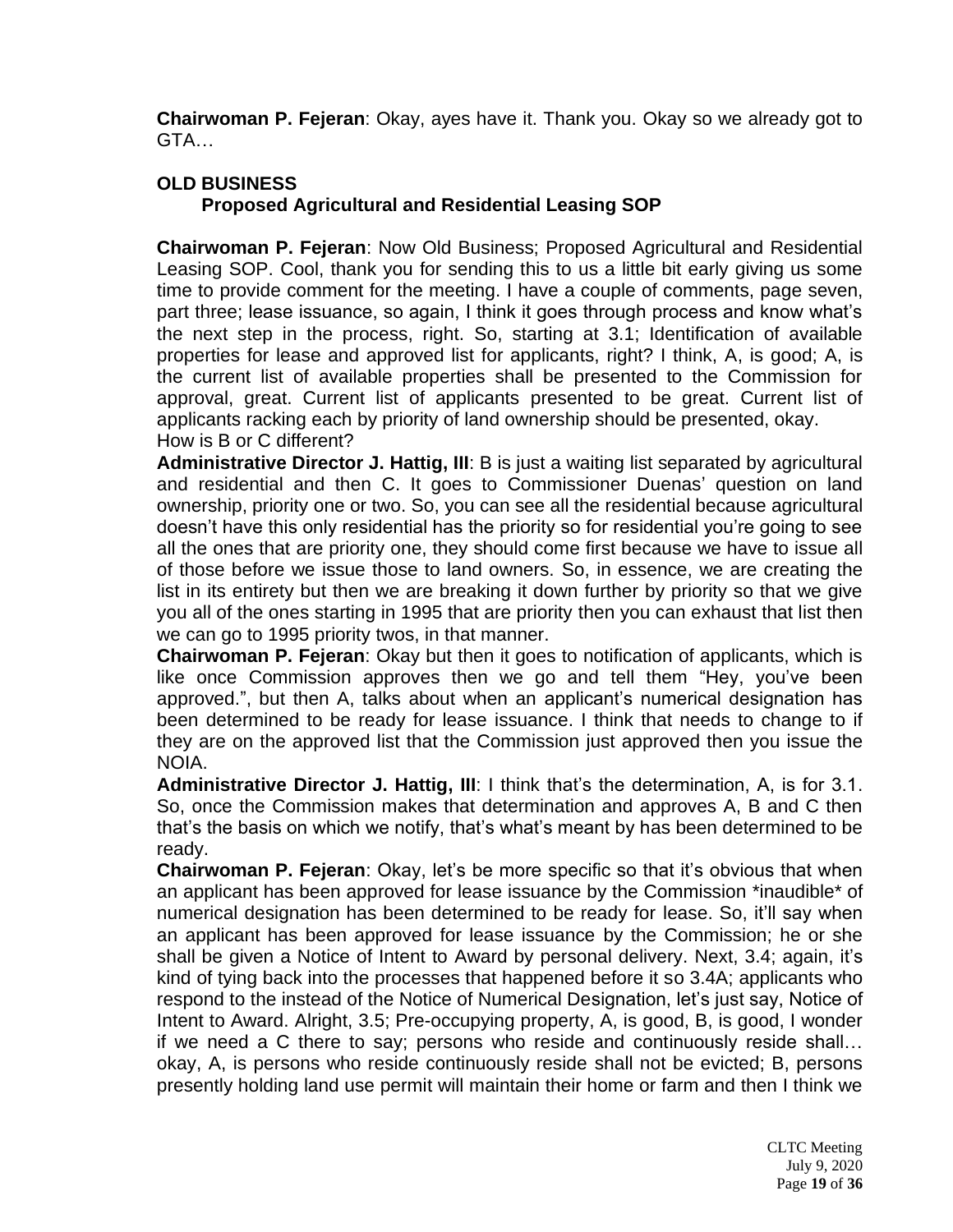need a C, leases to those persons shall be issued? I don't know, is that kind of implied?

**Administrative Director J. Hattig, III**: I think because we cannot evict them, it's the Commission's determination whether they would like to… whether they are prepared to be approved for a lease.

**Chairwoman P. Fejeran**: Okay so leases to these persons be presented to the Commission for approval.

**Administrative Director J. Hattig, III**: Sure.

**Chairwoman P. Fejeran**: That way it's clear that it comes to the Commission. Okay, leases to the pre-occupiers shall be presented to Commission for approval. Okay and then on 3.7D so number four, D4 that has to do with once we get into like having the property developed and homes made, right?

**Administrative Director J. Hattig, III**: Yes.

**Chairwoman P. Fejeran**: Okay, wonderful. I like that. C. page 12, so page 11 and 12, 5.1; B1 and C; is there a law for these? Like timelines? How is that determined?

**Administrative Director J. Hattig, III**: There's no one specific statute that governs the compliance portion to tell you the truth. We go based on the Public Law 23-38 and if they are incompliance by that standard then we make an inspection, and independent inspection and then well the idea is to give them a pathway to compliance so the determination of first of all in 5.1; that's based on sections 6.3 and 6.5 of the Public Law 23-38 with regard to agricultural and residential leases so that part is covered there under those sections and then we are trying to give them a pathway so C, 5.1C, within the first 180 days a site inspection of the property so depending on as soon as we give you the lease we're going to inspect and at that time we're going to engage with you on what you need to do, so we'll already be engaging with you but we'll have our first clear inspection after 180 days \*inaudible\* if your intending on doing anything and then D says, we're allowed to do at least a minimum of one inspection per year but at any time without prior notice we can conduct other inspections or at the request of the lessee.

**Chairwoman P. Fejeran**: Okay, I think my concern with this is for C, within first 180 days, what is that like 6 months right? I don't know that the Trust or the staff has ever had the manpower to enforce that. I wonder if we're setting ourselves up to fail; especially because it's not here, that's my one concern for C. Letter D, I think site inspections are good but again, I don't want to put it in here and set you guys up to fail; I can't imagine you guys going out at a minimum annually, right? So, if we could just… I appreciate what you're trying to do here so maybe if we can just reduce the requirements a little bit so it's more achievable. So, if we could say for D, site inspections maybe conducted at any time and without prior notice or at the request of the lessee.

**Administrative Director J. Hattig, III**: Okay, so we'll take out the minimum annual requirements.

**Chairwoman P. Fejeran**: Yeah, I think so and then for number B1, so there is a public law that there is a time extension. Public Law 24-62 so 24-62 it provided a time extension for the initial use of the residential leased properties. It says, any individual or family otherwise referred to as the lessee who leases property with the CHamoru Land Trust Commission through its residential property lease program shall occupy and commence to use the tract as his or her home no later than three years following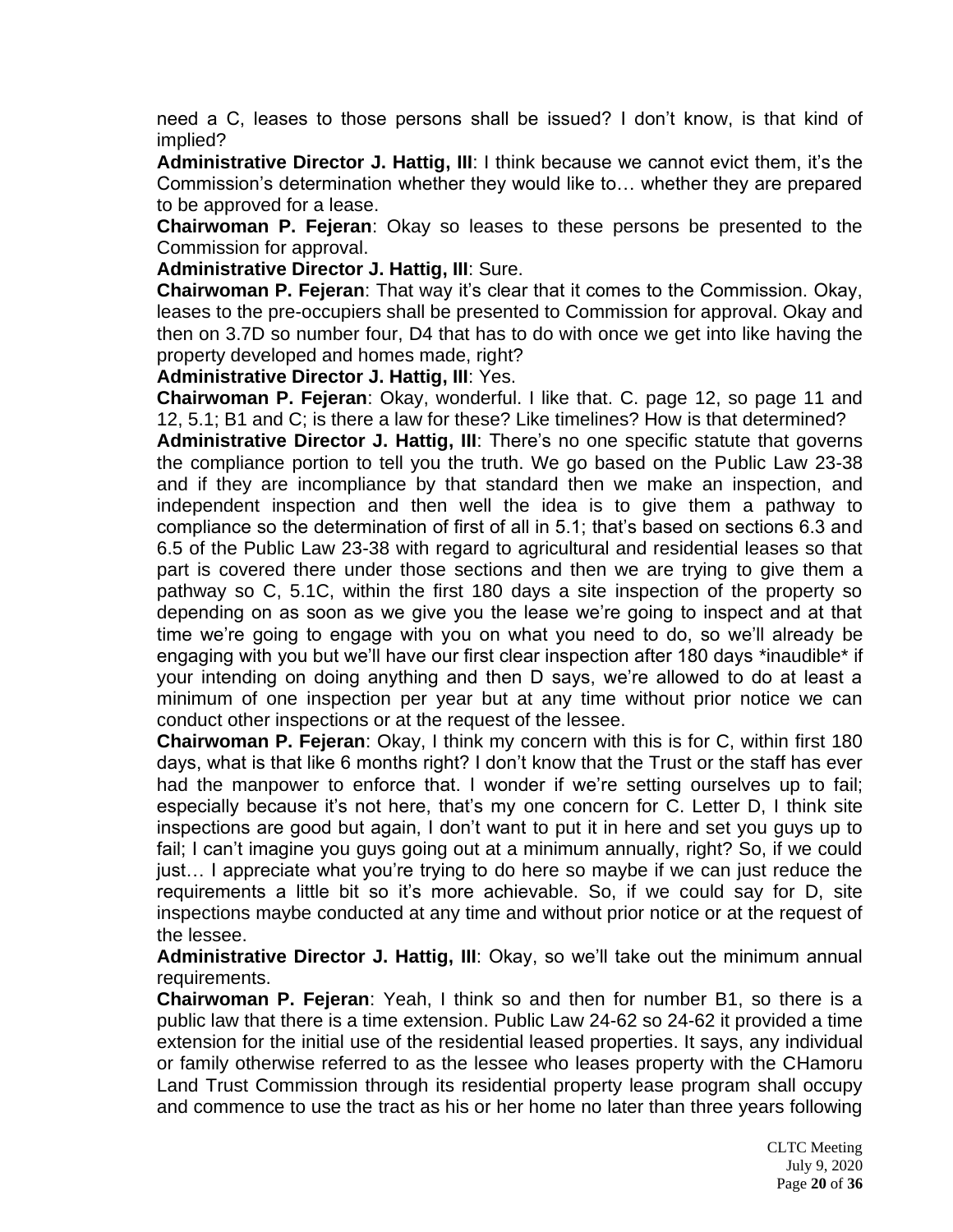the availability and installation of necessary basic infrastructure. So, I think… let's have it mirror that will Public Law 24-62.

**Administrative Director J. Hattig, III**: I'll make sure to put the reference in the SOP and then I'll change it to three years. Do you want to do that with agricultural leases as well because that public law is specific to residential?

**Chairwoman P. Fejeran**: Yeah, it's just residential. I think agricultural has it's written, I think it's fair, two years. I think that's good. So B1 will be revised to be consistent with Public Law 24-62 and I almost don't think it's necessary for us to do the inspection before the three years is up. Maybe you can say, like I don't know… we'll do an inspection within 180 days of knowing that basic infrastructure is there.

**Administrative Director J. Hattig, III**: Okay, I wanted to put that in, we put that in because we wanted to show the… remember we had some comments about being proactive in the compliance process rather than reactive so if we went out there and inspected and gave them an opportunity to show us what they're doing or tell us that they're having problems that's what the intent was and so we can even change that to within the first 180 days of site inspection of the property maybe conducted not necessary shall because shall means it will be but maybe conducted is based on our availability of land agents. We don't have to go out there within the first six months but certainly it will be covered under D.

**Chairwoman P. Fejeran**: Well, why don't we tie it to 24-62? So, 24-62 says, okay as soon as the infrastructure is there that starts a three-year time clock and so if we say we'll be there within 180 days of that timeclock starting I think that would accomplish what you're looking for which is getting out there, being proactive identifying those lease holders that maybe need the help or maybe they don't even know that the timeclock has started so if we could tie that into 24-62. Within 180 days of availability and installation of necessary basic infrastructure.

**Administrative Director J. Hattig, III**: Okay, got it.

**Chairwoman P. Fejeran**: That way, like you said, you'll be proactive you'll have gone out there and engage with them so that as they get closer and so that you'll be working with them within those three years and get them going. 5.3 Non-Compliance Process, I think we should add something in there that Commission should be provided a copy of these letters. I didn't see that anywhere in there just to really keep the information flowing so that Commission is aware when the letters are sent out for violation so that by the time or if it gets to needing Commission action, the Commission has already been apprised with all the work that you guys have been doing.

**Administrative Director J. Hattig, III**: Okay. \*Inaudible\* provide to Commission.

**Chairwoman P. Fejeran**: Yeah, the copies of the letters you're sending out. Gosh, is there something in the agricultural tract leases? I'm sorry, let's go back up so in the principles it says, if you're going to get an agricultural lease you have to be a bona fide farmer so why don't we match that in here. So, 3.6A, the Commission shall award agricultural leases to applicants who are bona fide farmers. The ranchers, what's their qualifications? Or who have submitted a ranch plan, cattle plan, grazing plan.

**Administrative Director J. Hattig, III**: Grazing plan.

**Chairwoman P. Fejeran**: Grazing plan, okay. So, they've got to be a bona fide farmer or has submitted a grazing plan?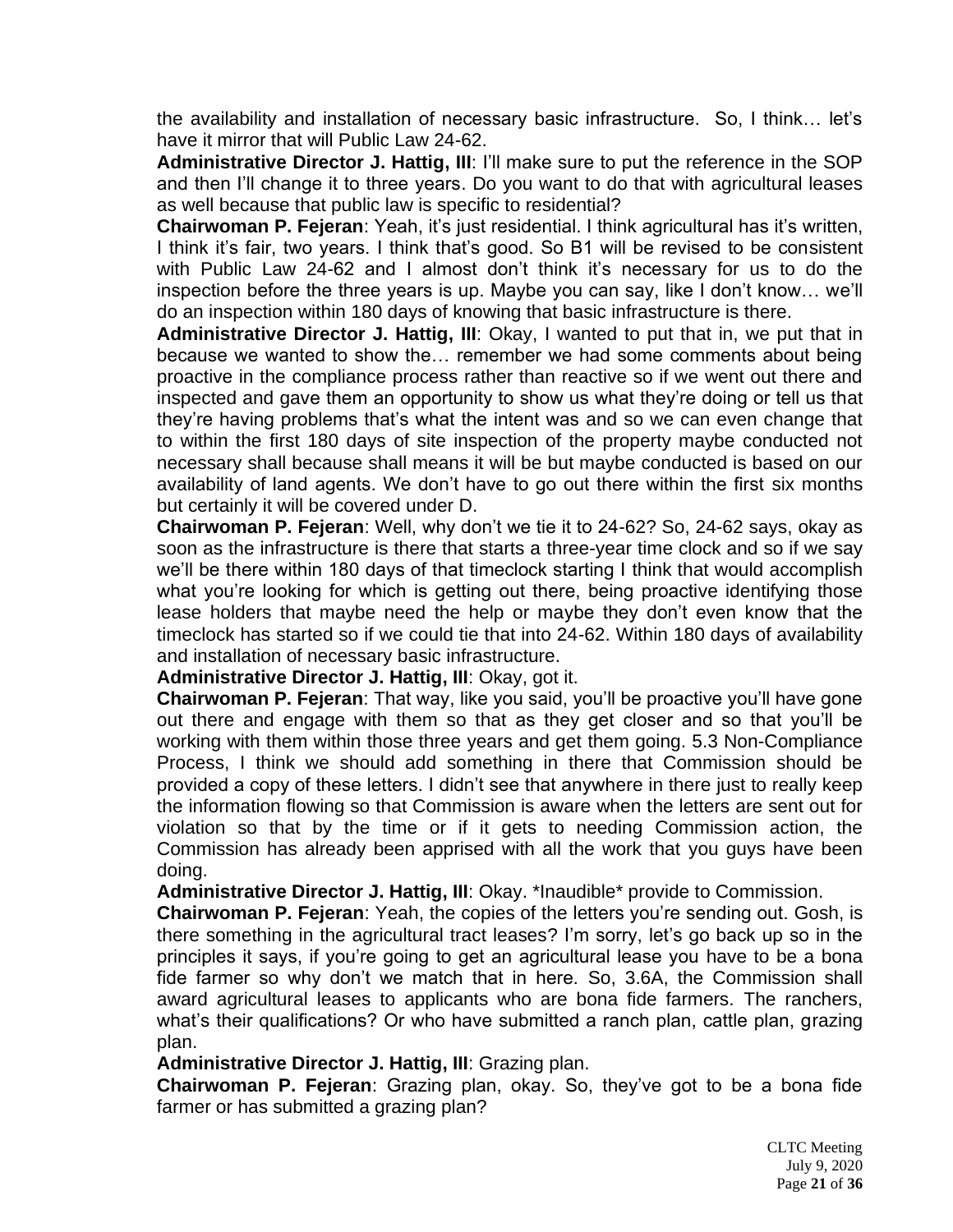**Administrative Director J. Hattig, III**: Now, do you want that grazing plan to be approved by any particular agency as we indicated today with Mr. Salas that maybe we should have the Southern \*inaudible\* respective water and soil conservation districts and perhaps maybe even Department of Agriculture because ranching and grazing are very harmful to the environment in some ways so if we get their buy in that give the Commission \*inaudible\* to make that decision.

**Chairwoman P. Fejeran**: Yeah, what do you think? Yeah, we're not the subject matter experts, right, so we should have it be \*inaudible\* and adjusted.

**Administrative Director J. Hattig, III**: Department of Agriculture and EPA maybe or just Southern/Northern Water Conservation.

**Chairwoman P. Fejeran**: Maybe you can just leave it open ended, Department of Agriculture or other approving agencies or something.

**Commissioner A. Duenas**: Do we have a form or something that they would take to these agencies that puts a \*inaudible\* that's been approved?

**Administrative Director J. Hattig, III**: Normally we don't provide them like a referral or anything. We provide them with information to the district and then they go before the district board and present their plan and formulate their plan but what we're doing is taking a step forward, remember, the agreement in principle that we had with UOG to provide us with training so that training is also supposed to be provide in \*inaudible\* on how to do a grazing plan. How to do a farm plan so that way we can provide them with a form or examples, right? What did you call them, resources, remember you wanted to make sure that we had a resource material that we could give them, I forgot what we called it but…?

**Chairwoman P. Fejeran**: Yeah, oh yeah.

**Administrative Director J. Hattig, III**: So, I'm hoping that that would be what we provide to them and help them.

**Commissioner A. Duenas**: \*Inaudible\* like going to the agencies, they have \*inaudible\* a form with them and take it to \*inaudible\* but I think that's something we should really look into and of course we have to look into the cost. But I think, if we're going to make these requirements for our agricultural lessees, we should definitely have something for them so they don't have whoever is in charge send an email \*inaudible\*.

**Administrative Director J. Hattig, III**: Right, like a check list.

**Commissioner A. Duenas**: Yeah, like a check list and they just go get it stamped and move on to the next agency.

**Administrative Director J. Hattig, III**: Check list, got it. Okay.

**Chairwoman P. Fejeran**: Cool. Okay, that's all my comments actually. Are there any other comments? I know a majority of the process changes happened via the email communications that we had. Did you ever have a chance to look at that, Austin?

**Commissioner A. Duenas**: I'm sorry \*inaudible\*.

**Chairwoman P. Fejeran**: A lot of the changes that were made, I did that via email. So, this really when implemented, I think this would really kind of changes how things get processed and are you prepared to do this?

**Administrative Director J. Hattig, III**: Absolutely ma'am. We've actually been holding trainings on these proposed issues already so every month we go through a staff development training and we bring up the proposed SOP and we go over how exactly according to the Commission on how we're going to implement it. So, once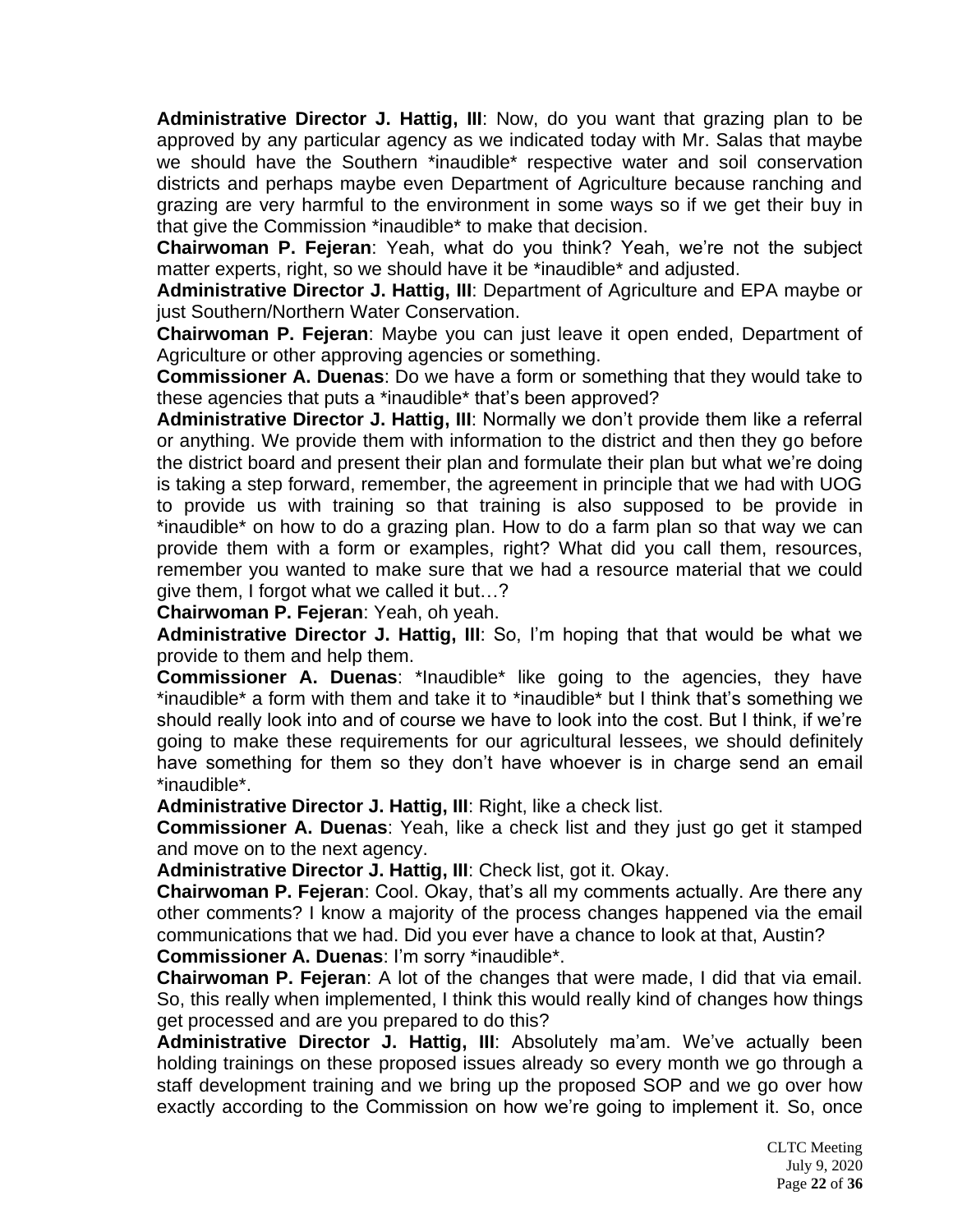you approve it, we'll provide the full-blown training so that we can get \*inaudible\* so we can definitely start hitting the ground and we \*inaudible\*.

**Chairwoman P. Fejeran**: So, if we were to approve this today, are you prepared to implement it for our first batch of the Land for the Landless lots, as our test?

**Administrative Director J. Hattig, III**: Well, that's our intent. We want to make sure that our Land for the Landless lots are completely free and clear so what we're doing is we're requesting for that certification of those lots like what we did for Ms. Quinata, Ms. Chrissy Quinata and others because right now, we have word just today that Land Management is rescrubbing that list because there were possible people that came forward that made payments so I had spoken with Matthew Leon Guerrero earlier and I said, okay, well the only way that we're going to do this then is DLM has to certify that nothing is wrong with these lots because you gave us a list and you transferred all of that to us officially but now you're telling us that we can't issue them that's going to become a problem if we start issuing wrong lands right by lottery you know when we start pulling. So that's what I'm hoping that they can provide to us is that everything that is free and clear sign off on it that each individual lot is available.

**Chairwoman P. Fejeran**: Okay, do you think that if we pass this today that you can say, alright, there's about 90 lots that you know, it's not for sure but you're going to be working with Land Management to get the certification but if you say, okay there's 90 lots let's go through this step by step.

**Administrative Director J. Hattig, III**: Right, so presenting those lists to you, to the Commission for approval, I think the very step is…

**Chairwoman P. Fejeran**: Identifying the property.

**Administrative Director J. Hattig, III**: Right.

**Chairwoman P. Fejeran**: And the Commission has already approved the properties or maybe we can start from scratch.

**Administrative Director J. Hattig, III**: Let's start from there.

**Chairwoman P. Fejeran**: Let's start from scratch but what I don't want to happen is us to be hung up on the actual lots themselves when there's a lot of process to get through and I feel like it can run concurrently.

**Administrative Director J. Hattig, III**: They can, it's possible. I know I wrote some language in there that allows for people to be approved together and as a cohort and so of course they can run through that process together.

**Chairwoman P. Fejeran**: Well, this is exciting. Yeah, this is great! Let's do this!

**Commissioner A. Duenas**: Motion to approve the Standard Operating Procedures for Agriculture and Residential Leasing.

**Administrative Director J. Hattig, III**: Subject to corrections.

**Commissioner A. Duenas**: Subject to corrections.

**Chairwoman P. Fejeran**: Motion made. Tan Amanda?

**Commissioner A. Santos**: Yeah.

**Chairwoman P. Fejeran**: So, there was a motion made to approve the Standard Operating Procedures for Residential and Agricultural Leasing pending the edits made in today's meeting.

**Commissioner A. Santos**: I second it.

**Chairwoman P. Fejeran**: Okay, motion made and second it. Further discussion? **Commissioner A. Duenas**: None.

**Chairwoman P. Fejeran**: Okay. All those in favor?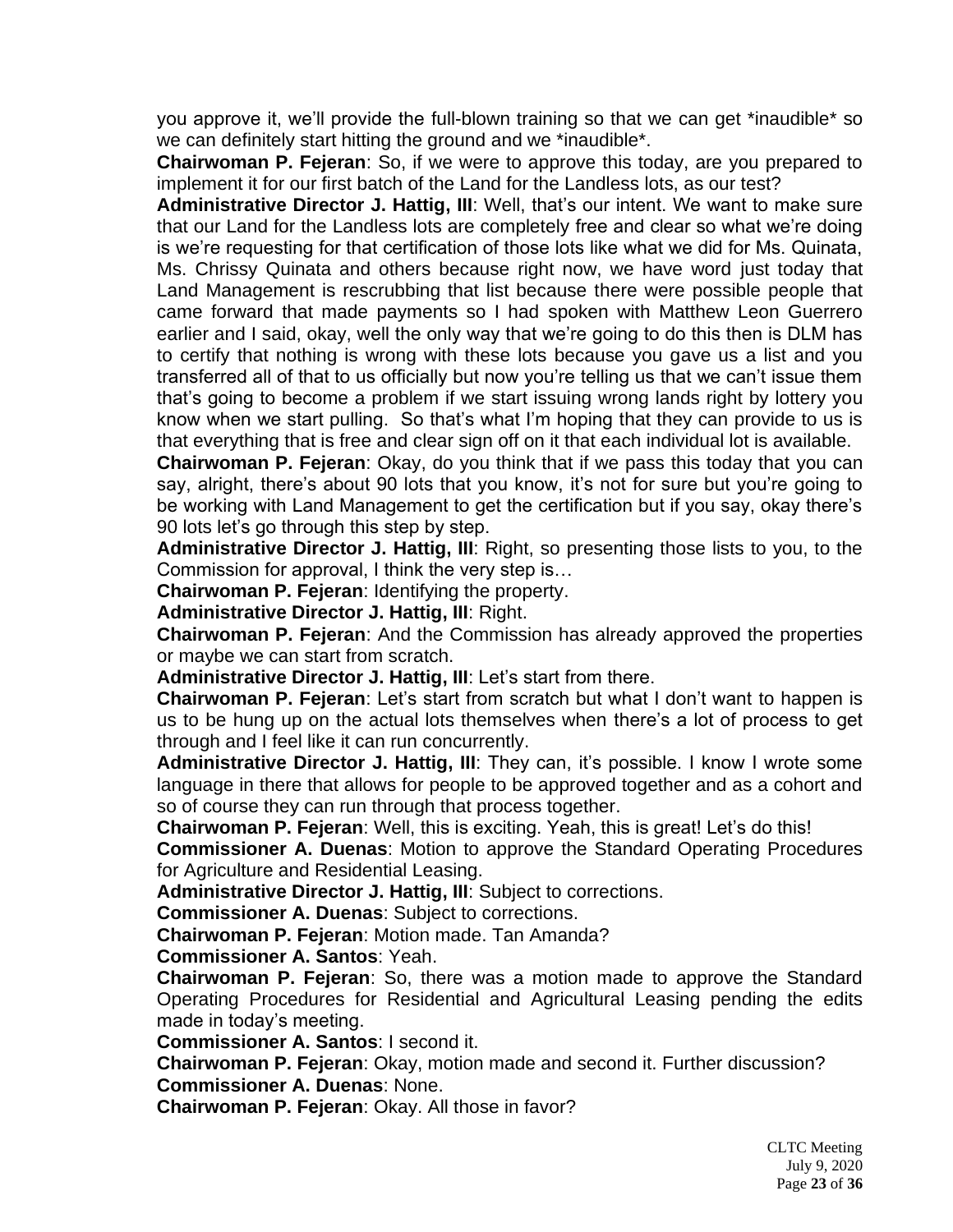**All Commissioners**: Aye. **Chairwoman P. Fejeran**: Ayes have it. Wow! Congratulations everybody! **Administrative Director J. Hattig, II**: Yes, great job. **Chairwoman P. Fejeran**: Way to go! Awesome. Okay, just to give you a heads up, you're going to have to revisit the SOPs for the settlement agreement. **Administrative Director J. Hattig, III**: Absolutely, yes.

**Chairwoman P. Fejeran**: Okay, let's see…moving on

# **NEW BUSINESS**

# **Proposal from Pacific Human Resources.**

**Chairwoman P. Fejeran**: Do you have that? I haven't seen anything.

**Administrative Director J. Hattig, III**: Yeah, so we were on the understanding that they were going to provide their presentation materials at the meeting and we did inform them of the changes. However, they're not able to confirm attendance. Until they bring it up again, I think we can move on for now.

# **Proposed Commercial Leasing SOP**

**Chairwoman P. Fejeran**: Okay, great. Next is Proposed Commercial Leasing SOP. I don't think we received any commercial leasing SOP.

**Administrative Director J. Hattig, III**: Oh, yeah, you're right. It only goes to the Social Media Policy. Let me… I know that we sent it out as far as the packet not sure that it made it into the…

**Chairwoman P. Fejeran**: Oh really?

**Administrative Director J. Hattig, III**: Yeah, because Joey provided me with a copy of the SOP \*inaudible\*.

**Chairwoman P. Fejeran**: Oh shoot, we didn't see it.

**Administrative Director J. Hattig, III**: But apparently it wasn't included in the \*inaudible\*.

**Commissioner A. Duenas**: Maybe we can also table that for now so we can review it again especially after our incident today with GTA.

**Administrative Director J. Hattig, III**: Okay.

**Chairwoman P. Fejeran**: Okay. Oh, they were not happy by the way.

**Legal Counsel N. Toft**: Well, I mean the trail of it is even if we pass it today if there is a lawsuit that comes down the pipe and the whole thing get overturned a year or two years from now then they're back to square one and same amount of progress will be made as \*inaudible\* lost two years on it.

**Administrative Director J. Hattig, III**: And if they made any physical changes, those would have to be taken into consideration and if there's construction on anything…

**Commissioner A. Duenas**: Would Land Trust, would we have to purchase any changes?

**Administrative Director J. Hattig, III: See that's something that we're...** 

**Legal Counsel N. Toft**: Probably not but it's not so much the physical cost as far as changes to the land or anything like that it's more like the time we spent especially the legal expense too because many other telecommunication companies who would decide to file suit and then in addition to any potential to any overturning of the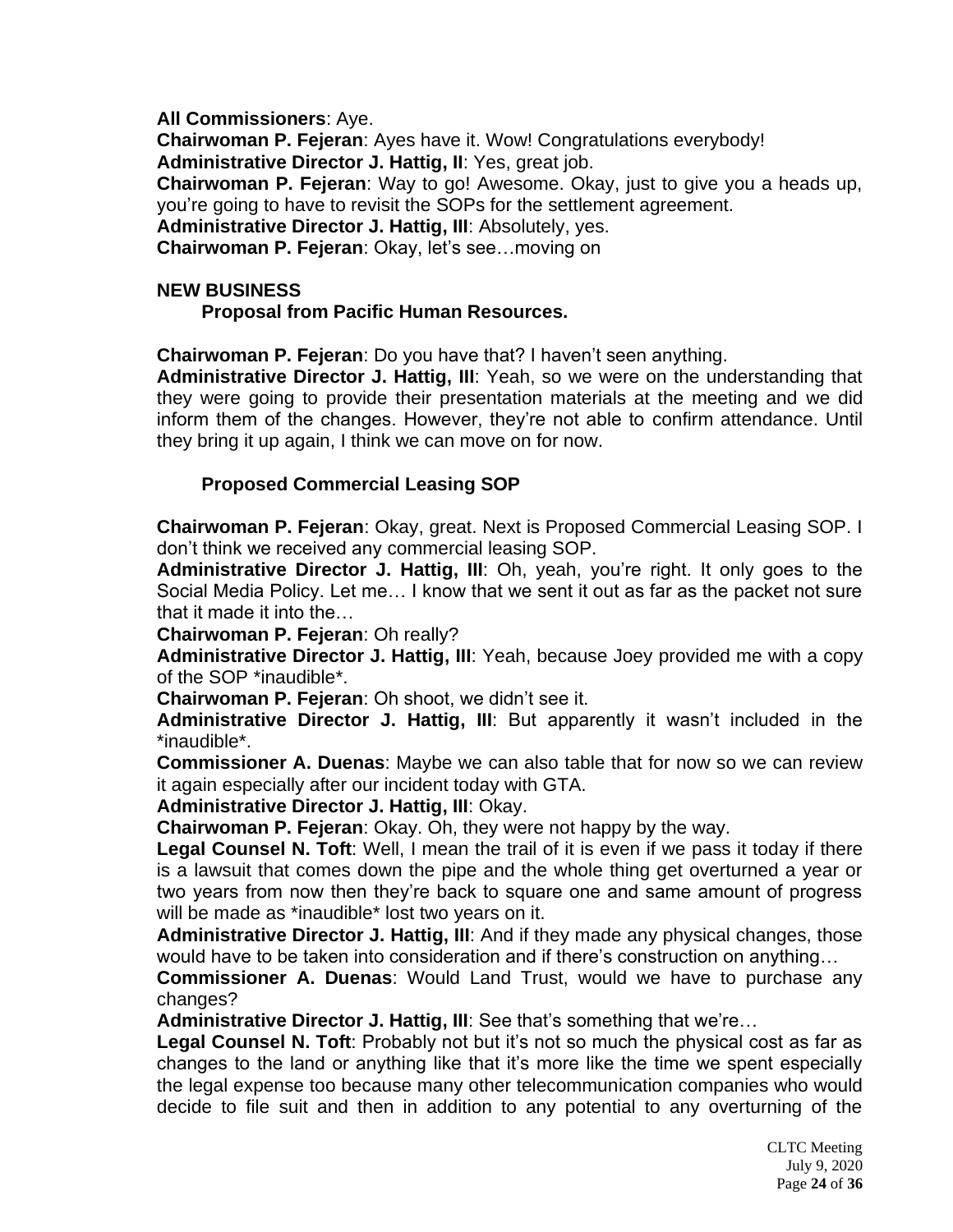contract you may get the court deciding that parts of the law are either invalid or you know there's all sorts of collateral damage that concur with that sort of \*inaudible\* you don't expect in the beginning of the suit so as an attorney we always try to go with the safe ends a lot of the times but in the case, it was we attempted to try and make it work any way that we could it's just every path that we went down kind of ended in the same situation where it was just not supportable legally and if it ever got taken to court it's not something I would say we have a good chance at winning or something like that.

**Chairwoman P. Fejeran**: I'm curious about the Sunshine Act Request from… it sounded like they wanted all GTA's stuff but was that Ms. Joyce Tang that was here, the attorney?

#### **Legal Counsel N. Toft**: Yes.

**Chairwoman P. Fejeran**: So is she working for GTA and did she…

**Legal Counsel N. Toft**: We don't know who she represents and who she works for. She does not have to disclose that as part of the Sunshine Act Request because it was a bit of a \*inaudible\* we asked for an extension on it so we are still going to supply the request for material unless we receive something on the next couple of days otherwise from her but yeah, some of the issues were that many of the documents were in draft form which we're not obligated to supply under the Open Government Act Law and it's we can speculate all we want as to \*inaudible\* but at the end of the day we just got to do what's best for the Commission.

**Chairwoman P. Fejeran**: That's interesting. I thought that she was Mr. Tydingco's attorney but then he brought the other guy up. Interesting. Okay. Alright.

**Legal Counsel N. Toft**: It doesn't really change my answer it's just such a unique situation because you don't get unsolicited proposals for submerged lands.

**Chairwoman P. Fejeran**: Yeah, for sure. Alright, well thank you for that.

Legal Counsel N. Toft: It's nice to be made aware of those gaps in our law though so we can address them later.

**Chairwoman P. Fejeran**: And I actually think that we're going to actually benefit going through that process to see if like you know…

Legal Counsel N. Toft: And it's better for the Trust as far as if there's competition and there's a betting increase based on…

**Administrative Director J. Hattig, III**: Plus, you know, speaking with Nic and Joey because those things about telecommunications that could be put into the RFP, we can write it into, I was thinking the same, we can write those specific things like internet, telephone, communications and everything because we're bidding it out so we can write those in instead of negotiating them piece meal and it would give us a clear \*inaudible\* procurement process.

**Chairwoman P. Fejeran**: What if we say okay you guys want to put cable here, we're requesting for proposals and part of the deal is you have to give our office and our beneficiaries free Wi-Fi… oh come on, think about it, that'll be awesome.

**Legal Counsel N. Toft**: I don't think you'll get a lot of bidders if you want them to give free for all constituents.

**Administrative Director J. Hattig, III**: \*Inaudible\* I was thinking hardware also for GPS trackers for laptops and things like that if we could write all that stuff in so that we can do this prolonged you know we can do this for a while and not just you know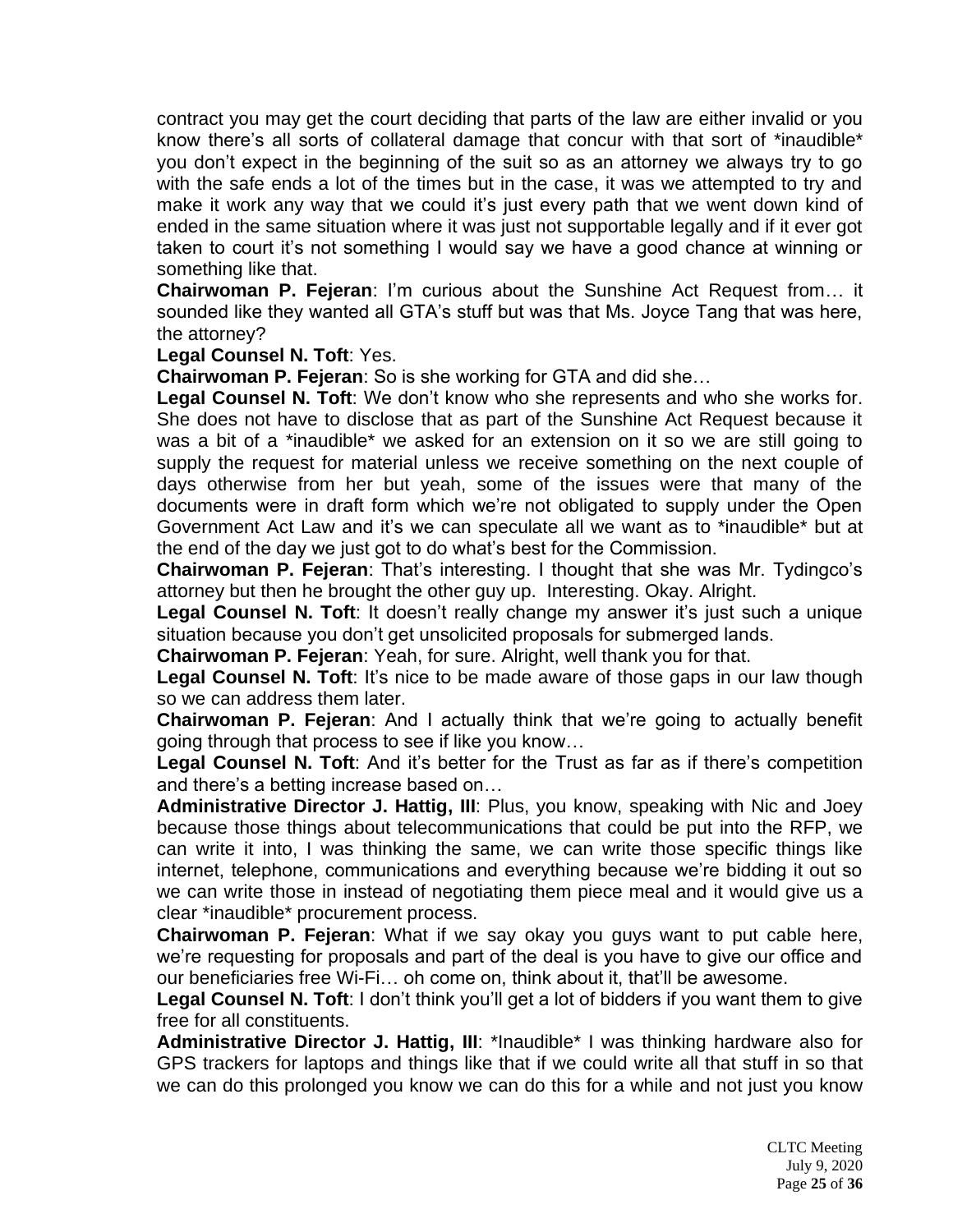like every year we don't have to worry about our telephone bill, our internet bill because one lease, one license and one lease can take care of all 21 years or …

**Chairwoman P. Fejeran**: Yes, right.

**Administrative Director J. Hattig, III**: \*Inaudible\* locked in all those dates for 21 years.

**Chairwoman P. Fejeran**: And then we can use that money for other things.

**Administrative Director J. Hattig, III**: \*Inaudible\* budget and use that money for something else, like you mentioned those funds, funding those funds.

#### **Proposed Social Media Policy**

**Chairwoman P. Fejeran**: Getting more staff on board to help you guys.

Okay, next Prosed Social Media Policy. So, I appreciate the policy but where's our…how are we going to stand it up? Is this just our first step, we have a policy and then we can open up an account?

**Administrative Director J. Hattig, III**: Yeah, and that's why I wrote in there that everything that we do has to be approved by the Commission. We can just stand up our platforms you know let's say like for Facebook, we have to present the Facebook presentation to you before you approve it. I'm not going to create a platform without the Commission's say so. So, it falls in line with your resolution, right but these are the general concepts that every department usually adopts and there is one there that states, number three, sorry it's the second number three, I apologize. So, all official social media platforms and procedures for operating such platforms must be approved by the Commission prior to implementation so if I had a proposal for a Facebook because that's what our proposal is looking like. I asked the staff, I said okay, what's more maximizing, Facebook, Instagram, Twitter you know what else right. So they said, Facebook, Sir by far is probably going to be more effective so we're coming up with a Facebook plan and how to launch it how much is it going to cost we only want to use it as information sending out not necessarily comments that are you know on Facebook we'll put a comment portion like if you have a request for information you can ask us through that but we want it to structure it and give it to the Commission and say okay, this is our plan for Facebook and move forward from there.

**Chairwoman P. Fejeran**: Okay, I think that's really great. I think you're going about it the right way. I think as you're putting that plan together if you can also list for the Commission the exact types of information and documents you'll be releasing.

**Administrative Director J. Hattig, III**: Yes of course.

**Chairwoman P. Fejeran**: You know like some that comes to mind are meeting notices.

**Administrative Director J. Hattig, III**: And we're starting with that. Whatever goes on our website will also go on our Facebook just to start us off. I know that one of our priorities when I began was to increase the transparency of the Trust so this falls in line with that transparency creating another medium for people to know what we're doing.

**Chairwoman P. Fejeran**: And if we can also do Facebook Live for each of our meetings.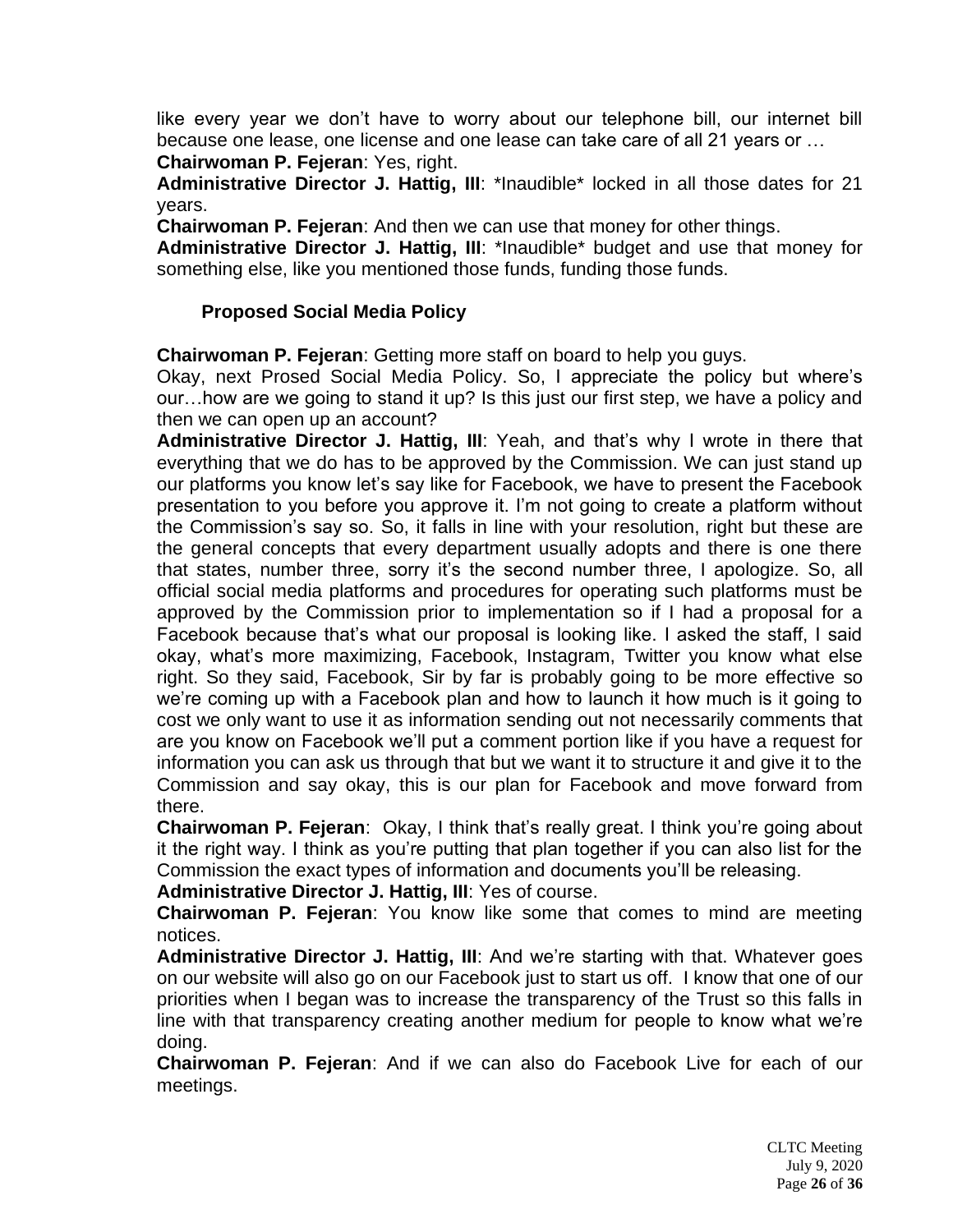**Administrative Director J. Hattig, III**: Yeah absolutely. Facebook Live will help us with the livestreaming that we talked about and to cut cost on providing for that.

**Chairwoman P. Fejeran**: Okay so Facebook will be meeting notices, Facebook Live commission meetings. I think it could also be where you put together the Director's report. What do we call that report?

**Administrative Director J. Hattig, III**: The briefing, the one I give you before the meeting?

**Chairwoman P. Fejeran**: No, the one that synthesizes all the motions.

**Administrative Director J. Hattig, III**: Motion summary.

**Chairwoman P. Fejeran**: Motion summary, if that can be posted so people can go and just get like a quick and dirty understanding of what happened in the meeting and then also it'll be really cool if there's an educational informational aspect to it. For instance, maybe once a month you focus on detailing on how you apply.

**Administrative Director J. Hattig, III**: Monthly how to?

**Chairwoman P. Fejeran**: Yeah, like link to the waiting list, what the waiting list means? If someone on the waiting list is your father mother and they passed away what you have to do. You know like the how to. Like the monthly how to.

**Administrative Director J. Hattig, III**: I wanted to get a video on how to because using the staff with their permission and authorization obviously using the staff to put a video together \*inaudible\* it comes to explain visually rather than posting paragraphs of stuff or a list of stuff to do. Plus, you know, Joey mentioned we can connect this with PBS because we can do our PSA's and our employees can get a feel of how it is and present it to the public in a way where they'll understand rather than having just a document.

**Chairwoman P. Fejeran**: Yeah.

**Administrative Director J. Hattig, III**: So, we can do a video how to. A monthly video how to, this one will focus on how to apply for a residential lease.

**Chairwoman P. Fejeran**: Right or what to do if you want to change your beneficiary and you know…

**Administrative Director J. Hattig, III**: Right and PBS can help film or do the production and then we can post it on line. That's part of the agreement with them.

**Chairwoman P. Fejeran**: Right. There you go. Nice. I'm hopeful that this could get going right away because I know I'm going to want to watch when I'm gone. Like hey, what are you guys doing over there?

**Administrative Director J. Hattig, III**: Man, I hoping we can continue to keep our line of communication between you and me open because so that \*inaudible\* seek your counsel on especially a lot of these priorities because as you said, you know you could do a lot by being informed and getting active in there.

**Chairwoman P. Fejeran**: I appreciate that. I'm not going far; I still live here. Okay, great so did you want us to approve the social media policy?

**Administrative Director J. Hattig, III**: I would because we could get started on the ground running with presenting the board with a Facebook plan.

**Chairwoman P. Fejeran**: Okay.

**Commissioner A. Duenas**: Motion to approve the social media policy pending any corrections and additions.

**Chairwoman P. Fejeran**: Okay, motion made to approve the social media policy. Tan Amanda?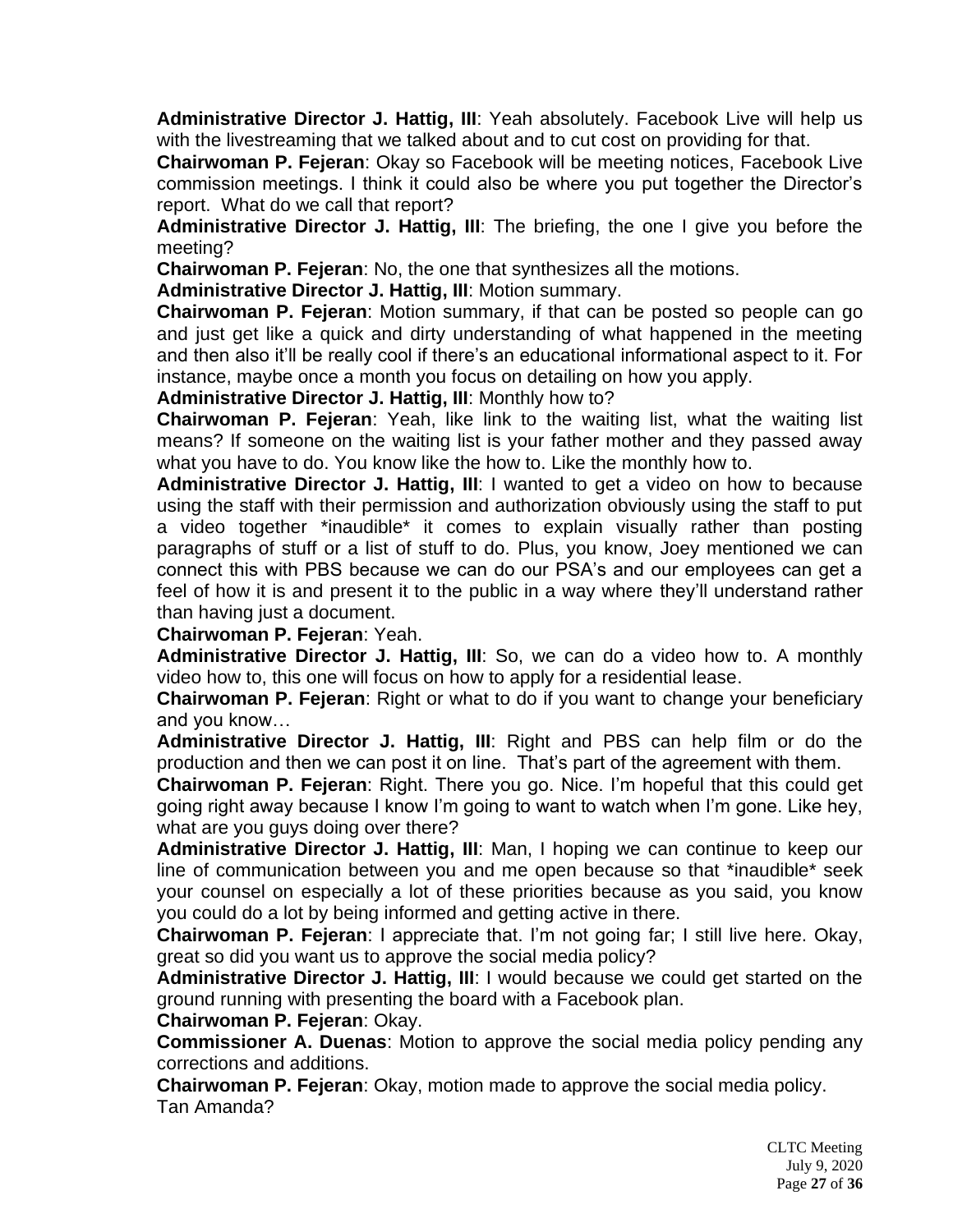**Commissioner A. Santos**: Yeah. **Chairwoman P. Fejeran**: Motion made to approve the Social Media Policy. **Commissioner A. Santos**: I second it. **Chairwoman P. Fejeran**: Seconded by Tan Amanda. Further discussion? **All Commissioners**: None. **Chairwoman P. Fejeran**: None. All those in favor? **All Commissioners:** Aye.

# **STATUS UPDATE Guam Raceway**

**Chairwoman P. Fejeran**: Ayes have it. Okay great. Motion passes. Okay, status update. Guam Raceway.

**Administrative Director J. Hattig, III**: Okay so in the beginning of the packet, I have the Director's Briefing there so it kind of gives you a little bit of an understanding as to where our status is with these \*inaudible\* They requested more time to present their presentation so in line with their request, we're waiting for them to engage with us. At the last meeting that they appeared at I believe in February Commissioner Cruz had requested a phase kind of like a phase plan for the area that they were grading. So, they're still conducting that, but I do have to report that during this process of COVID and everything we did we receive, correct me right Joey, we did receive payments from the Guam Raceway for royalties and \*inaudible\*.

**Chairwoman P. Fejeran**: Okay, if I remember correctly, we told Guam Raceway that we would only approve that one specific area for mineral extractions and they have to provide us with monthly reports or something. Have they been reporting it?

**Program Coordinator III Joey Cruz**: We received a couple of reports regarding their \*inaudible\* activity. Yesterday, myself, Pierce and Melvin from Survey, we conducted a site inspection. What we did was we GPS certain points of their activities so we can reference with whatever maps they should provide us with make sure they're within the base that they're approved to excavate.

**Chairwoman P. Fejeran**: Okay but they have made payment? What payment is that?

**Program Coordinator III J. Cruz:** The total amount, I can't… but I want to say thirty forty some thousand it could be more but they've been paying and they made their monthly rental fee \*inaudible\*.

**Chairwoman P. Fejeran**: Okay. You know speaking of Guam Raceway, one of our principles says, before we allow mineral extraction, we have to really study it and understand what the real value is. Just really thinking about this, there's so much potential revenue from our CHamoru Land Trust land that…I think what Guam Raceway is providing our island right now is great because it's the drag racing and all of that but any further development I believe we have to stick to the current public law. I think the way that what happened is they don't like the public law so they came to us and we said alright fine, we'll let you go. They're continuing month to month on the old one right and because they're continuing month to month they're kind of going in the back door by getting this mineral extraction done because the public law clearly states no mineral extraction so I would ask that the Commission make a determination that any mineral extraction not be allowed in the future and we follow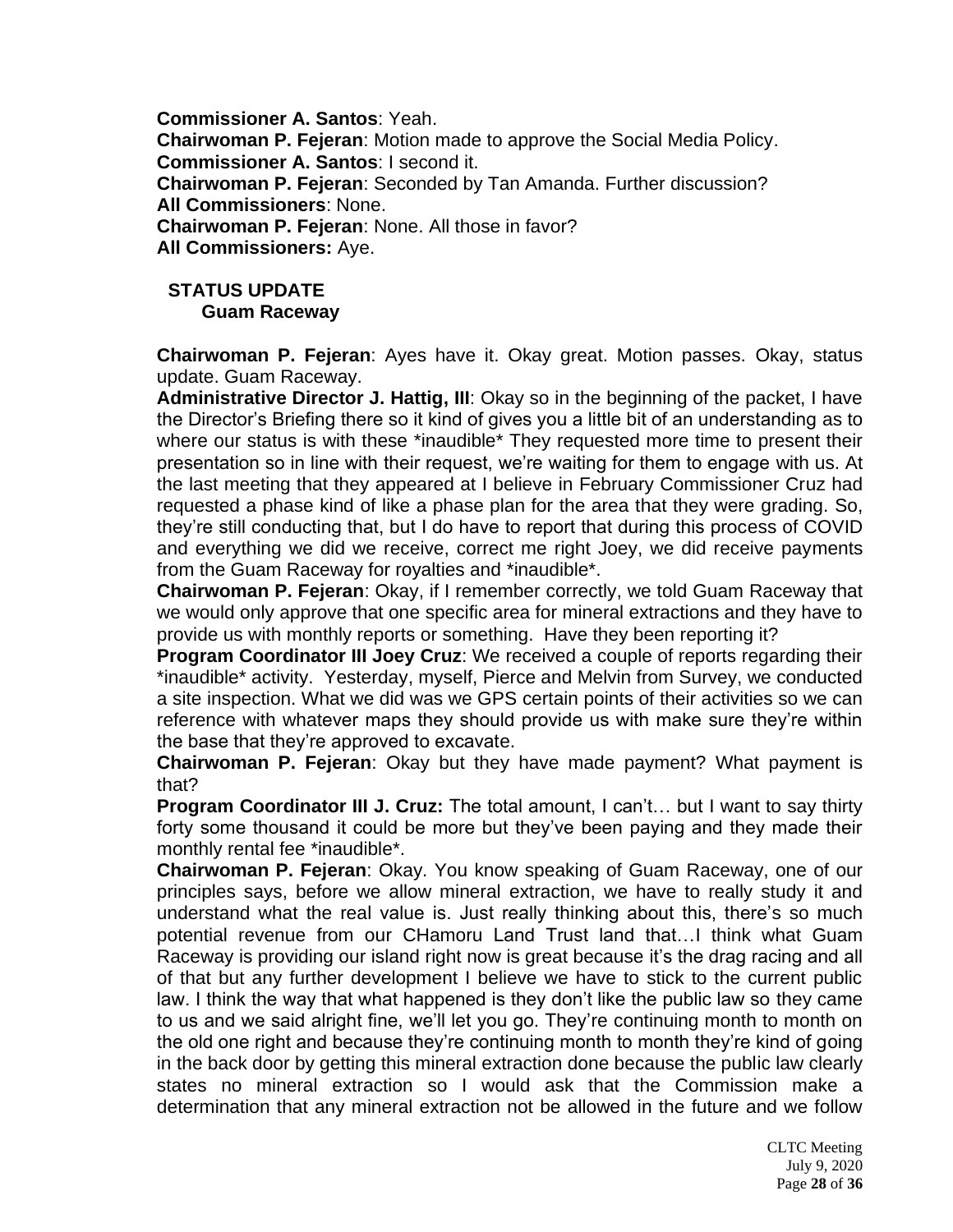the public law and if they're not happy with the public law then they need to figure it out but I think month to month no mineral extraction would be fair. What do you think, Austin?

**Commissioner A. Duenas**: Yes, I think so too.

**Chairwoman P. Fejeran**: Yeah? Because really what's happened is, they're going the back door from the public law because we're allowing them to use this month to month and are approving it on a piecemeal basis and I really don't feel comfortable doing that in the future.

**Commissioner A. Duenas**: For any fundraising or \*inaudible\* we are to receive a portion of that, is that correct?

**Administrative Director J. Hattig, III**: Yes.

**Program Coordinator III J. Cruz**: We receive fifty percent (50%) of the royalties but also for like the admission fees, I believe its ten percent (10%) but we haven't received any admission fees recently.

**Commissioner A. Duenas**: When was the last one we received?

**Program Coordinator III J. Cruz**: I want to say the end of 2019. I could be wrong I just need to verify but recently we haven't received any admission fees.

**Chairwoman P. Fejeran**: Yeah, honestly has not been a great tenant as they should considering all of the land they have and all of the money that they've been able to make off of the land so I think it's time that we decide now and maybe make a motion to document it that I don't know how to put it but basically no mineral extraction until a new lease has been issued. Is that maybe the right way? No mineral extraction until a new lease has been issued which basically tells them no mineral extraction until the law gets changed, right?

**Program Coordinator III J. Cruz**: Madam chair if I may right now there is a lot of equipment that we have seen from our visit yesterday, when will it stop? After they're done excavating that phase or…?

**Chairwoman P. Fejeran**: Yeah, because we already gave the approval for that very small portion of property but after that it's a nope. It has to be a hard NO either…

**Legal Counsel N. Toft**: Upon completion of that phase then?

**Chairwoman P. Fejeran**: Yeah, okay. Upon completion of the previously approved mineral extraction phase. I would be comfortable doing that.

**Administrative Director J. Hattig, III**: I just wonder when their faced with legislation that allows it because that will go against any motion that we're going to…

**Legal Counsel N. Toft**: Yeah, that's legislation overrides.

**Administrative Director J. Hattig, III**: Okay I just want to make sure that we know that if they come to us right if they come to the Commission and we do it through the proper channels that we know that that will be the way to control it but we won't necessarily be able to control a piece of legislation that comes out so once it's signed public law, I just want to make sure we're not breaking our own covenants to our own rules because the legislation is \*inaudible\*.

**Chairwoman P. Fejeran**: Okay so…

**Commissioner A. Duenas**: So \*Inaudible\* they're doing now, how many phases do they have? My question, is once they're done with what they're supposed to do \*inaudible\* would they have the \*inaudible\* rights to continue…

**Legal Counsel N. Toft**: No, they would have to come before us anyway so I don't know if it necessarily needs a motion but maybe an acknowledgement among the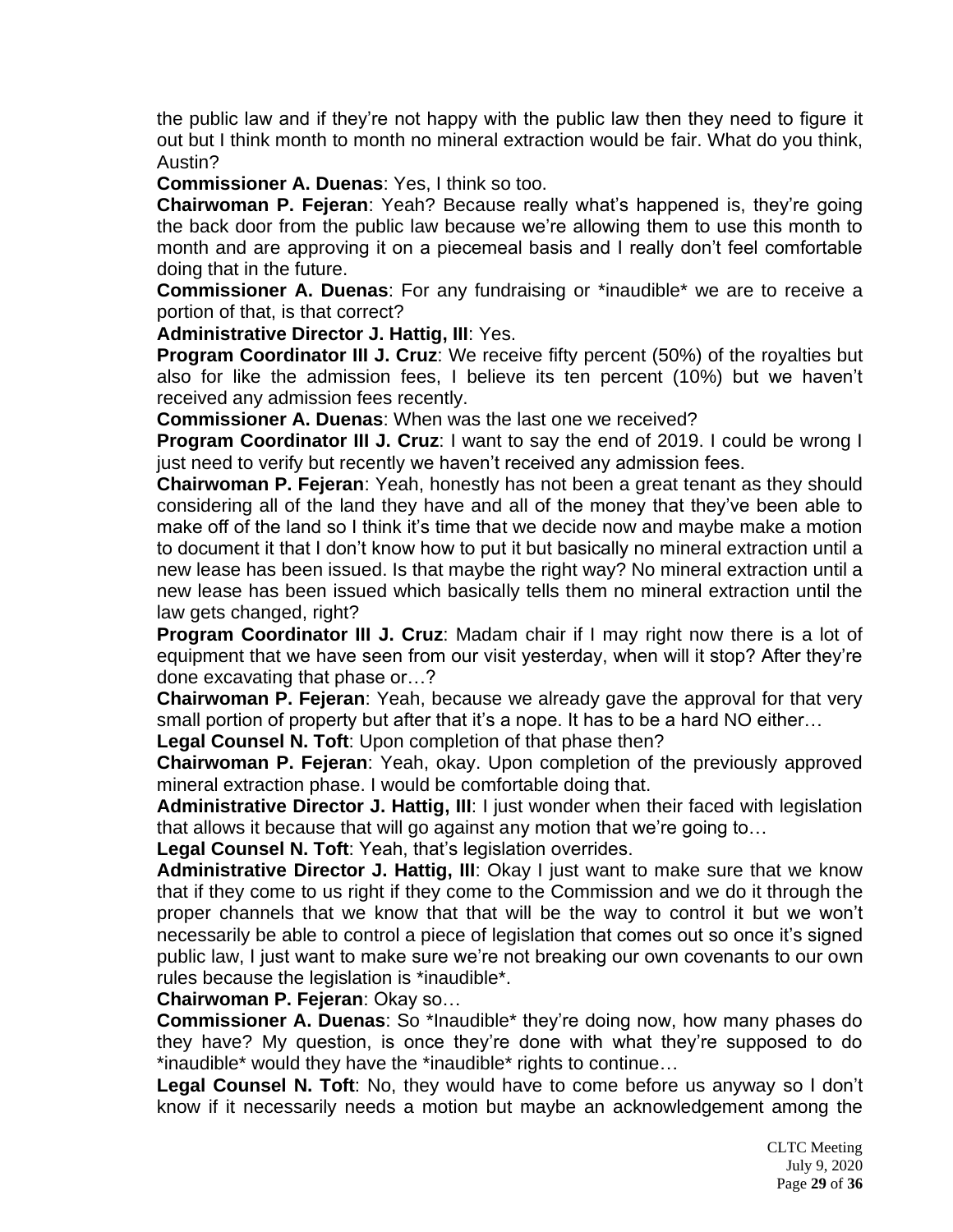Board members that this would be the last phase that we would approve before any sort of formal…

**Administrative Director J. Hattig, III**: It will be a part of the record. Part of the minute's record.

**Chairwoman P. Fejeran** Yeah, I think I don't know. I want to get it in motion form just so that it's a very clear motion because I don't know when you know. I don't know who's going to be here next.

**Commissioner A. Duenas**: So, this would just be a motion to notify the raceway that we have no intentions of allowing them to continue the mineral extraction.

**Administrative Director J. Hattig, III**: Or is this a broader motion affecting mineral extraction as a whole?

**Chairwoman P. Fejeran**: Right, I think so. Maybe it should be broader? Because it's in our principle that we would not that we want to study and understand what the value of our properties are including mineral extraction prior to its exploitation.

**Commissioner A. Duenas**: Okay.

**Legal Counsel N. Toft**: So then just a motion to I'm trying to think of the language.

**Commissioner A. Duenas**: I guess it'll be just like a motion to just cease all further mineral extraction and to notify all… are we the only agency that currently does that? I can include it in the motion that we notify Guam Raceway.

**Legal Counsel N. Toft**: I mean they'll… I mean what we can do is tell them when they come in the next phase that that's been so moved that future mineral extractions are all on hold where there's been further development on policies \*inaudible\*.

**Chairwoman P. Fejeran**: Okay so motion to require future study of CHamoru Land Trust mineral extraction activities prior to granting approval to approval for mineral extractions.

**Commissioner A. Duenas**: So, moved.

**Chairwoman P. Fejeran**: Sure. Tan Amanda, there's a motion to require study of CHamoru Land Trust mineral extraction prior to granting approval for mineral extraction.

**Legal Counsel N. Toft**: \*Inaudible\*.

**Chairwoman P. Fejeran**: So, motion made. Did you have any questions?

Tan Amanda?

**Commissioner A. Santos**: I second it.

**Chairwoman P. Fejeran**: Okay. Thank you. So, motion made and seconded it. Further discussion?

**All Commissioners:** None.

**Chairwoman P. Fejeran**: None, okay all those in favor?

**All Commissioners**: Aye.

**Chairwoman P. Fejeran**: Ayes have it.

**Commissioner A. Duenas**: Sorry, Joey has the raceway been providing monthly reports or they don't do it consistently?

**Program Coordinator III J. Cruz**: Not monthly but when they get a chance.

**Commissioner A. Duenas**: But they're supposed to do monthly reports, right?

**Chairwoman P. Fejeran**: Yes, they are. The last time we saw them, we said, give us a monthly report by the  $10<sup>th</sup>$  business day of each month of all the activity that's been completed for all the mineral extraction the month prior.

**Commissioner A. Duenas**: And are you following up with raceway?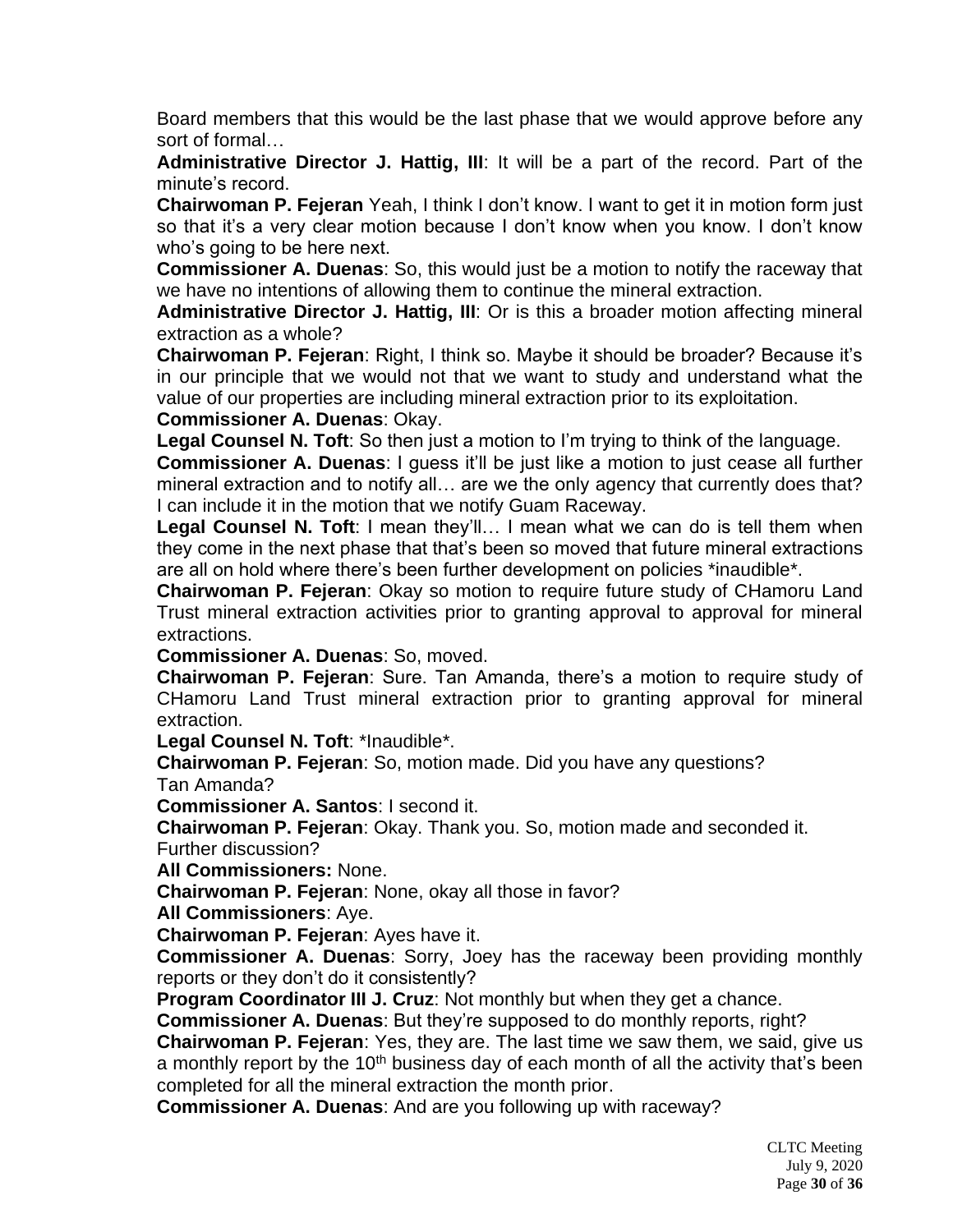**Administrative Director J. Hattig, III**: Well because \*inaudible\* and our operations were shut down for March and April we did not follow up during that period of time because we didn't have the staff to do so but Joey and I will \*inaudible\* definitely follow up and provide us with those retroactive reports. I don't know from what time to what time they weren't allowed to operate because at one point all business were shut down. So that will certainly affect what's in the reports but we'll give them every opportunity to get back on track.

### **SKC Cultural Center**

**Chairwoman P. Fejeran**: And also remind them of their obligation to give us the admissions payment because I think they're having events there still. Okay, great. Next SKC Cultural Center and I know that there was an email sent back and forth I guess I'm not too clear on why we're not able issue them a cultural center lease.

**Legal Counsel N. Toft**: Right, because that doesn't quite exist under CLTC Commercial or other Rules and Regs. We went over this back when we had Margarita and Matt with us as well and we debated about this for months on whether we could try to do some of the frame work with it unfortunately it would fall under the Commercial Rules and Regs which also means it has to have certain provisions in there like that ten percent (10%) fair market value which I think makes it out of the realm of possibility for SKC. I think what we'll need to do is probably tell \*inaudible\* at the legislature that they'll need to do some sort of exemption, legislative exemption for this \*inaudible\* feasibly move forward.

**Chairwoman P. Fejeran**: Okay but I think we… you know back when that law was first passed that granted us that basically told us you know lease it to SKC that was before you guys went in and figured all this out so you know…

**Legal Counsel N. Toft**: Yeah and the timing of it is was kind of where yeah… let's get SKC on there and then you had the Commercial Rules and Regs passed subsequent to that then you had this other bill \*inaudible\* cultural center \*inaudible\* but that bill didn't provide any sort of exemptions from the Commercial Rules and Regs and that tends to unveil anything that isn't for the åmot basically is the only kind of escape out of that for this submerged issue but otherwise anything that is land under our control and maybe it may be a good time to visit some fortunes of you know do a comprehensive correction on the Commercial Rules and Regs to kind of help us out in these unique situations that aren't necessary considered at the time on the first bill's passage.

**Chairwoman P. Fejeran**: Okay, I'm fully on board I understand why now we can't do it ourselves. It will require legislative action should we pass a motion stating such?

Legal Counsel N. Toft: I think maybe \*inaudible\* maybe just about someone whether it's the Administrative Director or somebody just sending a letter to the Legislature informing them of the nature of the problem.

**Chairwoman P. Fejeran**: Conundrum.

**Legal Counsel N. Toft**: Yeah.

**Administrative Director J. Hattig, III**: Prior all the commercial leases I mean the cultural leases that we had with the Palauan Association and others, they were actually done and administered with Department of Land Management on behalf of the CHamoru Land Trust that's how I think it was done and got around it because we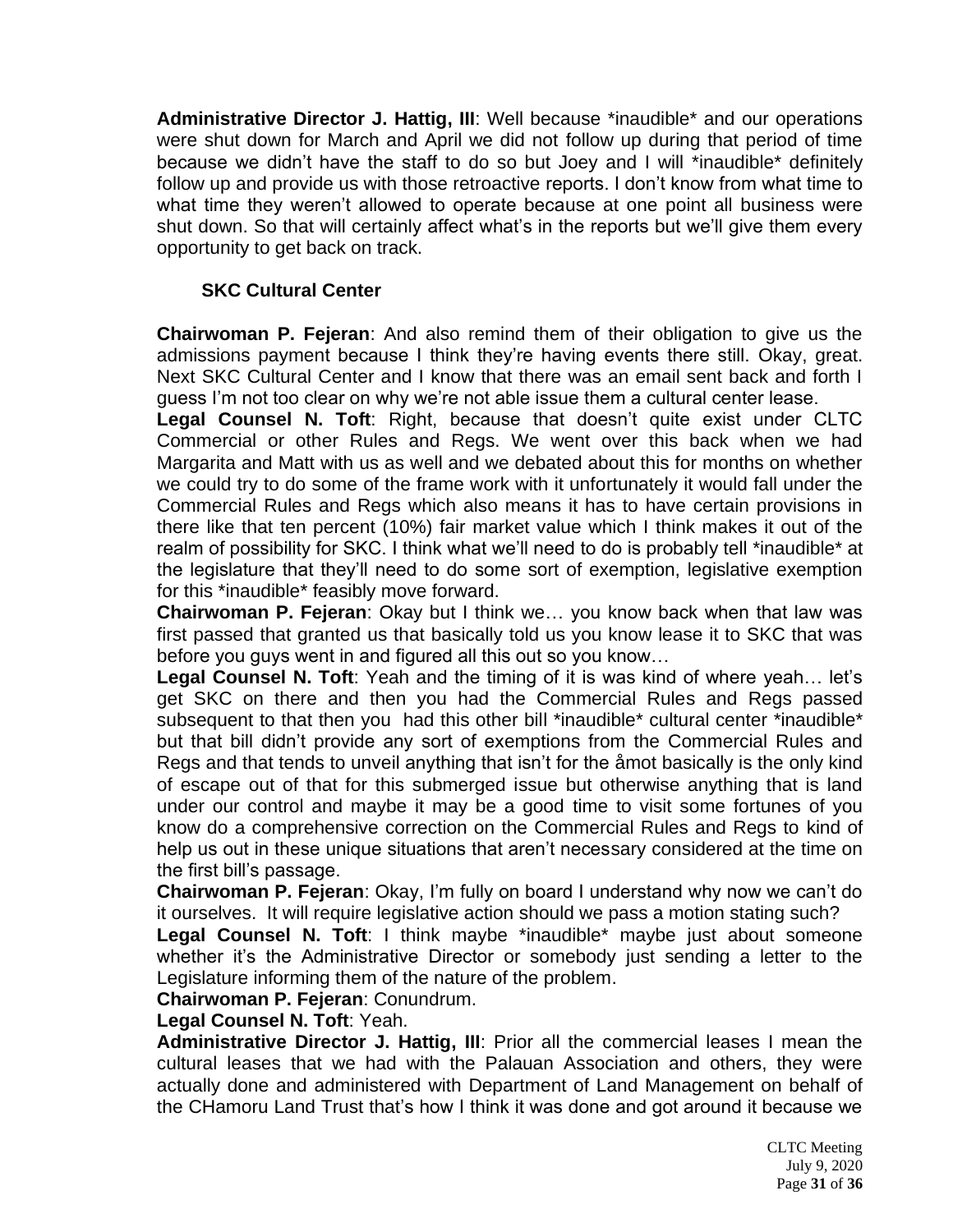did have the authority to do so but when we were separated by Executive Order 2019-01 it fell into some grey area because Land Management is still taking care of that when it's for Land Trust's land it's in our inventory because we don't have the mechanism, like Nic says we don't have the mechanism for creating or maintaining such kind of a lease in those exemptions from the 33-95.

**Legal Counsel N. Toft**: I mean we can try to create one but it would be void if anybody brought a legal challenge against it, it would fall apart instantly.

**Chairwoman P. Fejeran**: Okay well then, I'd like to ask the Director to please send a letter to probably Senator Therese she is the chairperson of the committee requesting legislative action to request to provide exemption for SKC to receive a cultural center lease from the Land Trust.

**Administrative Director J. Hattig, III**: And I think that was one of the things too is that \*inaudible\* property where they're at was going to be used for cultural purposes so it falls in in line with \*inaudible\*.

**Chairwoman P. Fejeran**: Okay great. Can you cc the Commissioners on your letter? Legal Counsel N. Toft: It's not something the Legislature hasn't done before we \*inaudible\* as well they created a specific section of the statute \*inaudible\* of that so they can do it again just following that same pattern.

**Chairwoman P. Fejeran**: Okay. And can you also engage with the SKC leaders just to let them know, okay this is what we've realized, this is a major assembling block so that they can get on board with your request and also talk to the senators to get that pushed through.

**Administrative Director J. Hattig, III**: I know we did meet last year, I met with representatives of SKC so they reiterated obviously their request for an exceptional term lease so any exceptional term lease \*inaudible\* legislative approval so they might need to start to get that processed refined again in preparation for this.

#### **Hal's Angels and Guam Rugby Settlement**

**Chairwoman P. Fejeran**: Okay, great. So, moving on Hal's Angels and Guam Rugby Settlement.

**Administrative Director J. Hattig, III**: So, I'm very happy to say that both parties have been sent the actual signed agreement that was sent maybe two weeks ago now. Also, I've been informed by survey that they actual survey for the three properties has begun. Actually, the field work is done and it's now the \*inaudible\* has been submitted to the Chief of Cadastre for his review and then we still have an additional field work once that's approved, the final setting of corners and then we can inform everybody of the map and give everybody the map and then can get their construction started with whatever agreement that they had with each other and Public Works but easement have been created and happy to say the map portion moved really quick based on the timeline because I know it's two years right, we agreed that it be two years. The legal counsel has requested for the date, the official date to put on it because we all signed it but there were no dates on and it was suggested that the day chairperson and the legal counsel signed will be the day of effective.

**Chairwoman P. Fejeran**: Or how about, who is the last person to sign?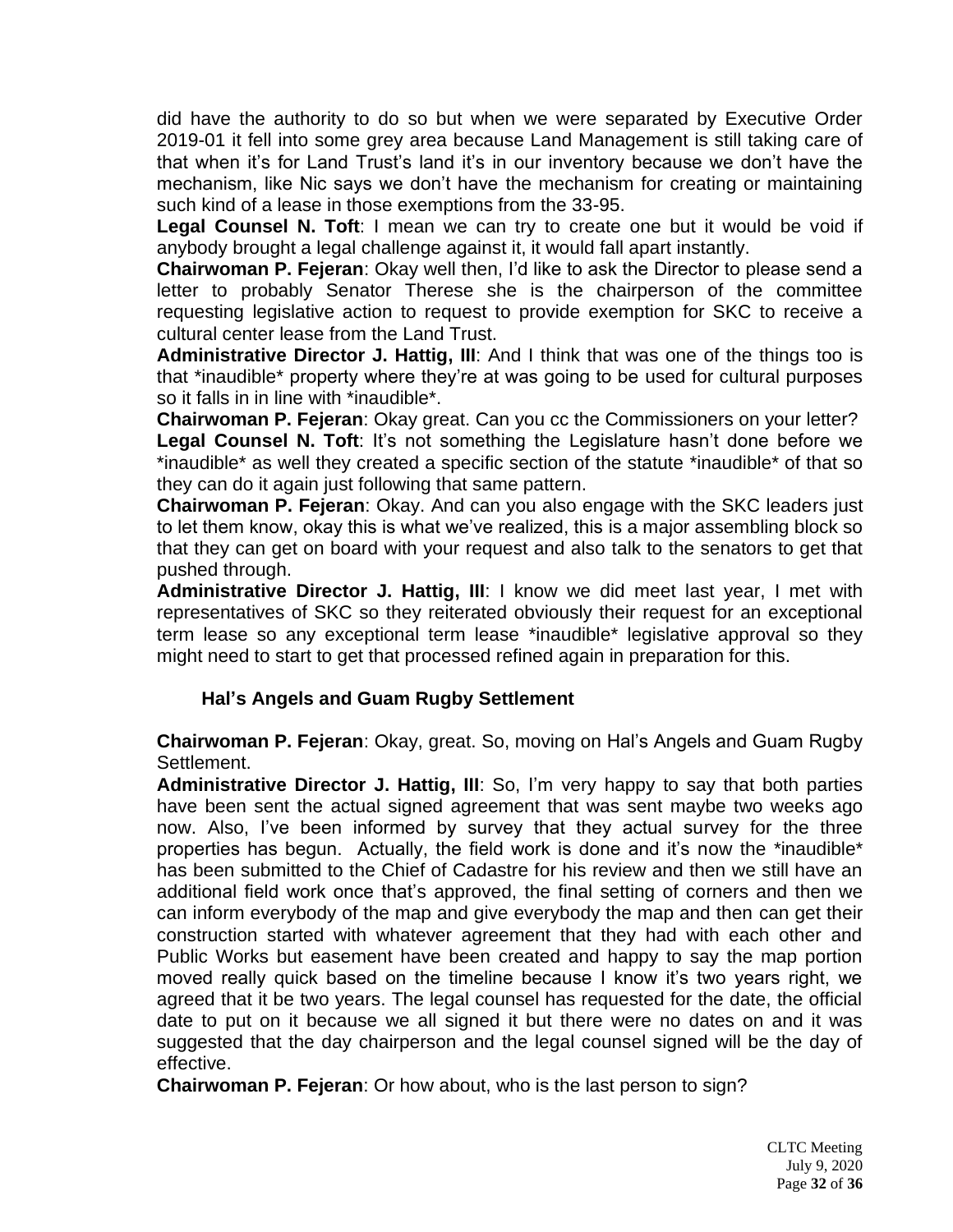**Administrative Director J. Hattig, III**: Well, the last person to sign is Jesse Garcia from Public Works but that was more like a concurrence of the portion that included DPW in the agreement it wasn't contingent upon because we're the parties here. The CHamoru Land Trust, Hal's Angels, and Guam Rugby are the parties so they signed before and then we sent to get you and Nic's signatures so I think the date we had you and Nic sign it that's the date we start the clock.

**Legal Counsel N. Toft**: Yeah, just inform them that that's the date we're assuming to be the official date. So, everybody's clear on that.

## **Global Recycling**

**Chairwoman P. Fejeran**: Okay. Yeah, that's true. Okay and Global Recycling.

**Administrative Director J. Hattig, III**: Global Recycling we had a meeting with them not to long ago matter of fact it was just last month they had requested time to review the proposed licensed that we agreed that the Board approved already. So, we met with them and Nic and they basically were concerned about the amount of free, the acceptance of the free tonnage every quarter because of the public improvement. The wanted it to be folded into the ten percent (10%) appraised value of the property so we told them provide the appraisal information then and then we need to come up with a set term because they were very concerned that that quarterly amount would fluctuate and so how do you provide for that to be included when it fluctuates. See what I'm saying? So that's why we wanted them to get the appraised value so that we can get the ten percent (10%) and then we'll deal with how much they will be able to accept quarterly, like junk cars.

**Chairwoman P. Fejeran**: Right like up to that value.

**Administrative Director J. Hattig, III**: Right, so that's why we wanted to make sure it was structured that way. They also had some concerns that the business economic downturned a little bit because they expressed their concerns with future operations with the COVID relation, the amount of steel that's accepted by China or others based what's going on with the coronavirus worldwide so we had indicated to them that perhaps we could talk about some kind of payment plan should something like that happen \*inaudible\* but we already \*inaudible\* to the proposed licensed and if they're having any trouble at all within a certain amount of period, they're supposed to let us know like if they're going to end, if their business doesn't do well in the end of folding then they have an opportunity and an obligation to inform us. I think it's 90 or 180 days before ending the contract right, they have to inform us and we also have to \*inaudible\* that was really reassuring for them that they could reassess their business plan right because they're about to be issued obviously a long-term license. So, we're waiting for them to come back to the table. I did direct Joey to follow up with them just this past week so can find out where they're at with appraisals because that's the first step because that property can be very valuable and it would go a long way in determining what the percentage of acceptance would be.

**Chairwoman P. Fejeran**: Okay thanks for the update. Continue working with them because it would be nice to get that crossed off our list as done and leased and all that.

**Administrative Director J. Hattig, III**: I'm looking forward to \*inaudible\*.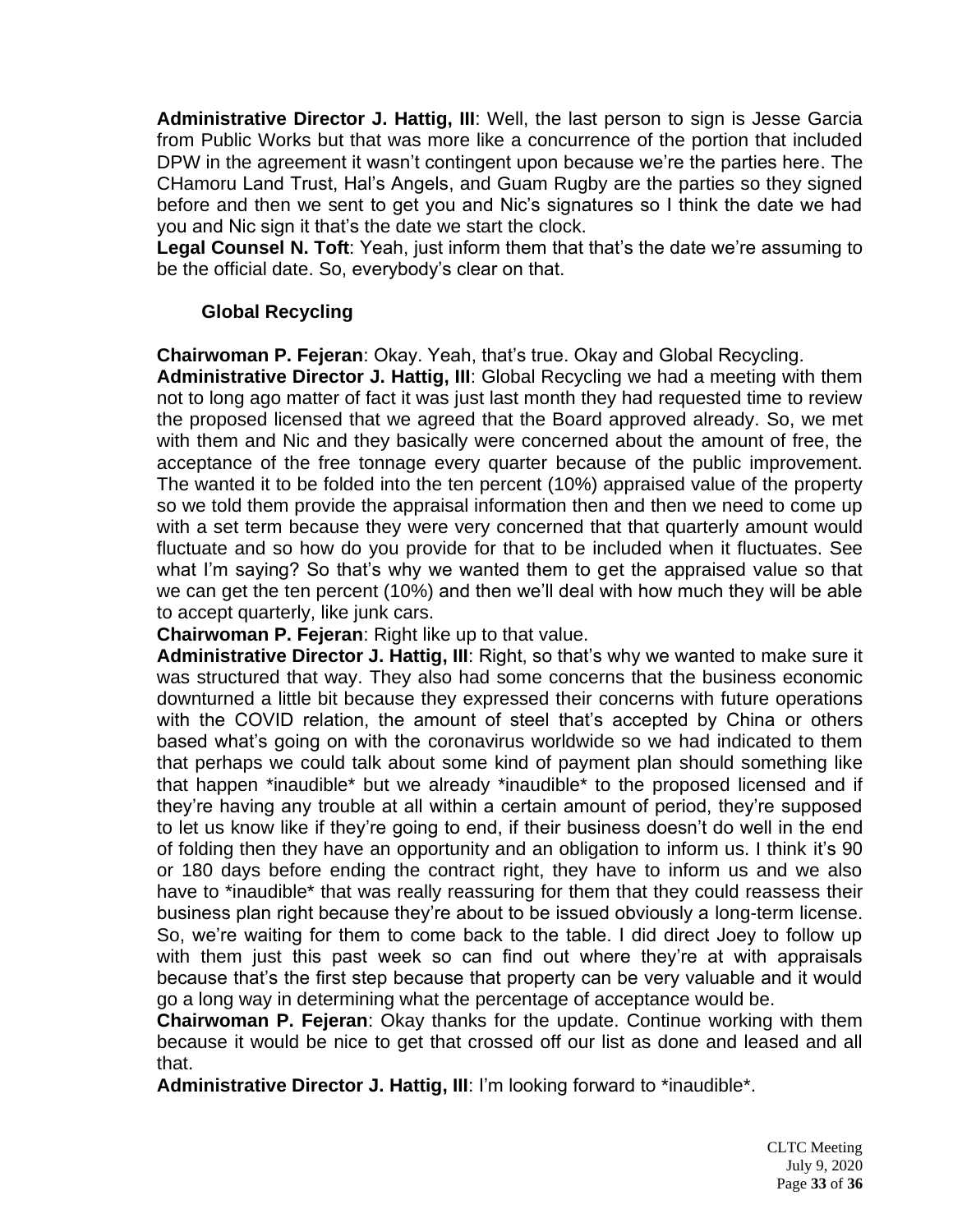### **COMMISSIONER'S COMMENTS**

**Chairwoman P. Fejeran**: Alright, next is Public Comment, no Public Comment? Okay. Alright, so we're back to Commissioner's Comment. I have a comment. Thank you everybody for really working with me and you know I know that this isn't my fulltime job it's been like my passion project and all of you guys are the ones that are really working in it so thank you guys for each of the work you're doing everyday really to get this program going. I hope that this resolution, please I ask that it be provided to all the staff and maybe you guys can be trained on it so that you guys know it very well so in the event of a new commissioner, you can also provide the new commissioner training. So, I really see so much potential with the Trust and I hope that the future is bright. I know that one of the main problems that can be solved is getting a fully funded program with the right number of land agents, the right number of surveyors, a fulltime legal counsel so I'm hoping that that can happen in the near future just to make your job easier and it all be effective. And Austin you're going to remain as I step away and I thank you for always showing up and putting in the work and thinking critically and providing your input and making all these motions so you and Tan Amanda will be the one left here. I'm not sure if you guys have heard but Commissioner Arlene Bordallo, she had a heart attack in the states, yeah, she was with her son. Yeah, Commissioner Cruz is the one that actually told me about it. She was accompanying her son for medical and then she had a heart attack so if we can just keep her in our prayers and then Commissioner Cruz is also having some health issues so if we can also keep him in our prayers. I know that he wanted to be here but he wasn't able to be. I hope that the Commission can continue to quorum every month because I know that when we don't have quorum the staff and everything gets pushed back, back, back and so hopefully they're able to nominate and confirm a new member but like I said, I don't live far from here and you guys have my email so thank you.

**Commissioner A. Duenas**: Yeah, I definitely want to say thank you, Pika. When I first came on board that was once the controversy kicked off, I don't think I've ever been so terrified to be a part of something but I do want to say thank you for your leadership and guidance all these past two years now and you as our Chairperson, I definitely \*inaudible\* with your leadership.

**Chairwoman P. Fejeran**: Oh, thank you. What a journey.

**Land Agent I T. Tainatongo**: Before we adjourned can you amend the date of the meeting today because I believe you read from the other agenda.

**Chairwoman P. Fejeran:** Oh Thursday, June 18<sup>th</sup>. Everybody's probably like what?? Yeah, I was really out of it at the beginning I was so nervous, to many people in here.

Okay, I'd like to amend the opening of the meeting and just put down for the record that the date is July  $9<sup>th</sup>$ . Thank you. Somebody is paying attention.

**Commissioner A. Duenas**: What about the public notice? Was the public notice correct?

**Administrative Director J. Hattig, III**: The public notice was pursuant to 5GCA. **Legal Counsel N. Toft**: Yeah.

**Administrative Director J. Hattig, III**: Because \*inaudible\* emergency special meeting, we did not need to publicly notice this meeting although we did out of the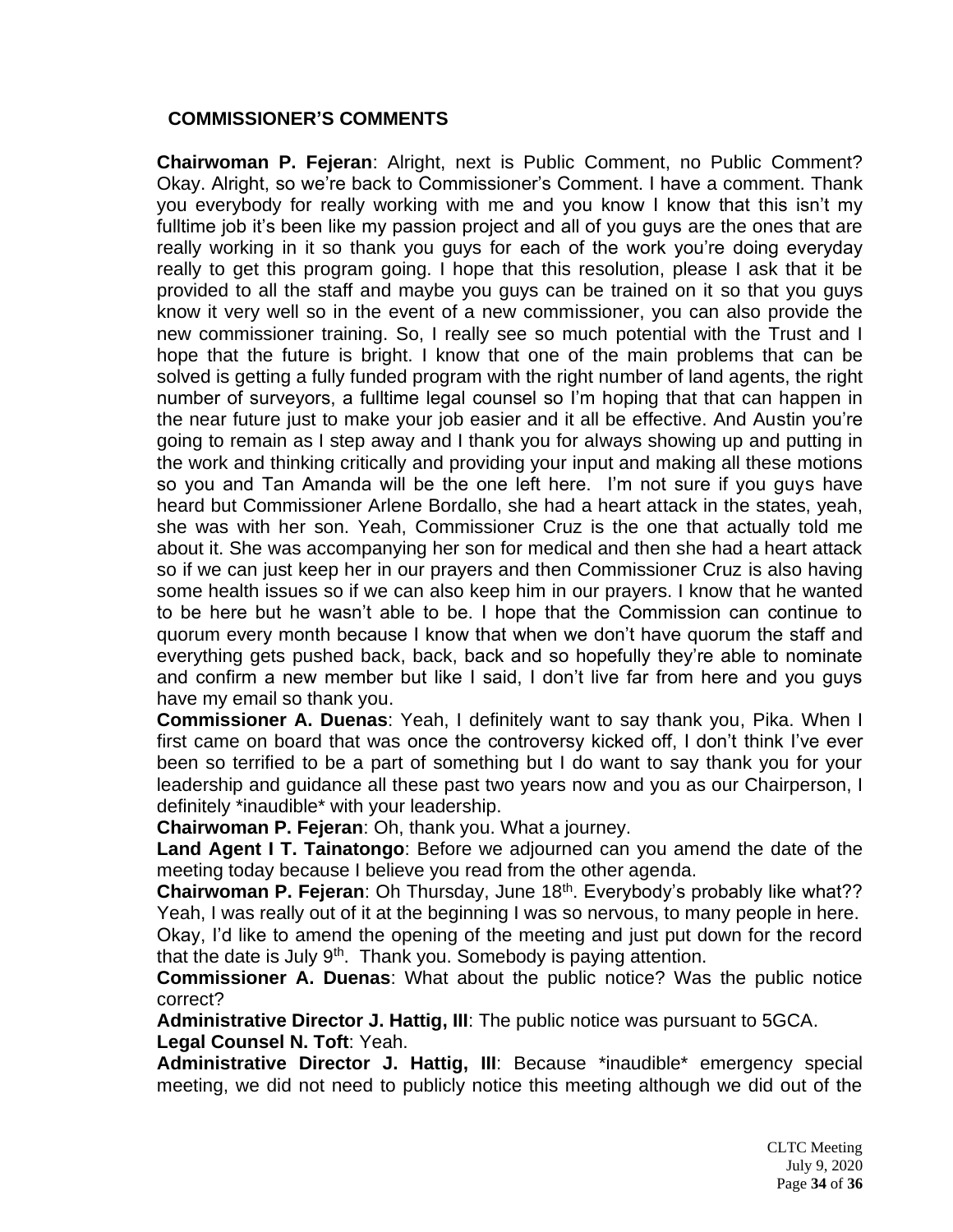abundance of caution that's why the media was here but it was noted under 5GCA I think it's 8108 right?

**Legal Counsel N. Toft**: That's sounds about right.

**Land Agent I T. Tainatongo**: Correct, but in the beginning of the meeting she did read out…

**Administrative Director J. Hattig, III**: Yeah, she said, public notice was provided do you think you can just correct that and say… can we get the GCA that was \*inaudible\*.

**Land Agent I T. Tainatongo**: 5GCA; Chapter 8, §8108.

**Administrative Director J. Hattig, III**: There you go.

**Chairwoman P. Fejeran**: Subsection?

**Land Agent I T. Tainatongo**: 8108.

**Chairwoman P. Fejeran**: Okay, I'd also like to amend the statement that public notice was provided, regarding public notice, we followed 5GCA, Chapter 8, subsection 8108. I wonder if anyone else caught that. Maybe the Kandit News, everyone was like… I was looking at it there. Okay man I just feel so thankful and honored to have sat here and worked with all of you really the Commission and all the work that you guys are doing will always be close to my heart and I will definitely be watching from a far and wishing you guys the best and you hopefully in the future I will be able to come back and maybe serve on the Commission again.

**Land Agent I T. Tainatongo**: You're always welcome to come in for public comments.

**All**: laughing.

**Chairwoman P. Fejeran**: Although I don't have any standing, I'm not a beneficiary but maybe I should apply. Alright thank you guys. I think this might be the earliest.

**Commissioner A. Duenas**: I was going to say…

**Chairwoman P. Fejeran**: End it on a good note.

**Commissioner A. Duenas**: Motion to adjourn.

**Chairwoman P. Fejeran**: Alright we are adjourned the time is 3:45 p.m.

**Meeting adjourned**: 3:45 p.m.

Transcribed by: Tina Rose Tainatongo, Land Agent I

Approved by motion in meeting of:

Jack Hattig, Administrative Director \_\_\_\_\_\_\_\_\_\_\_\_\_\_\_\_\_\_\_\_\_\_\_\_\_ Date: \_\_\_\_\_\_\_\_\_\_\_